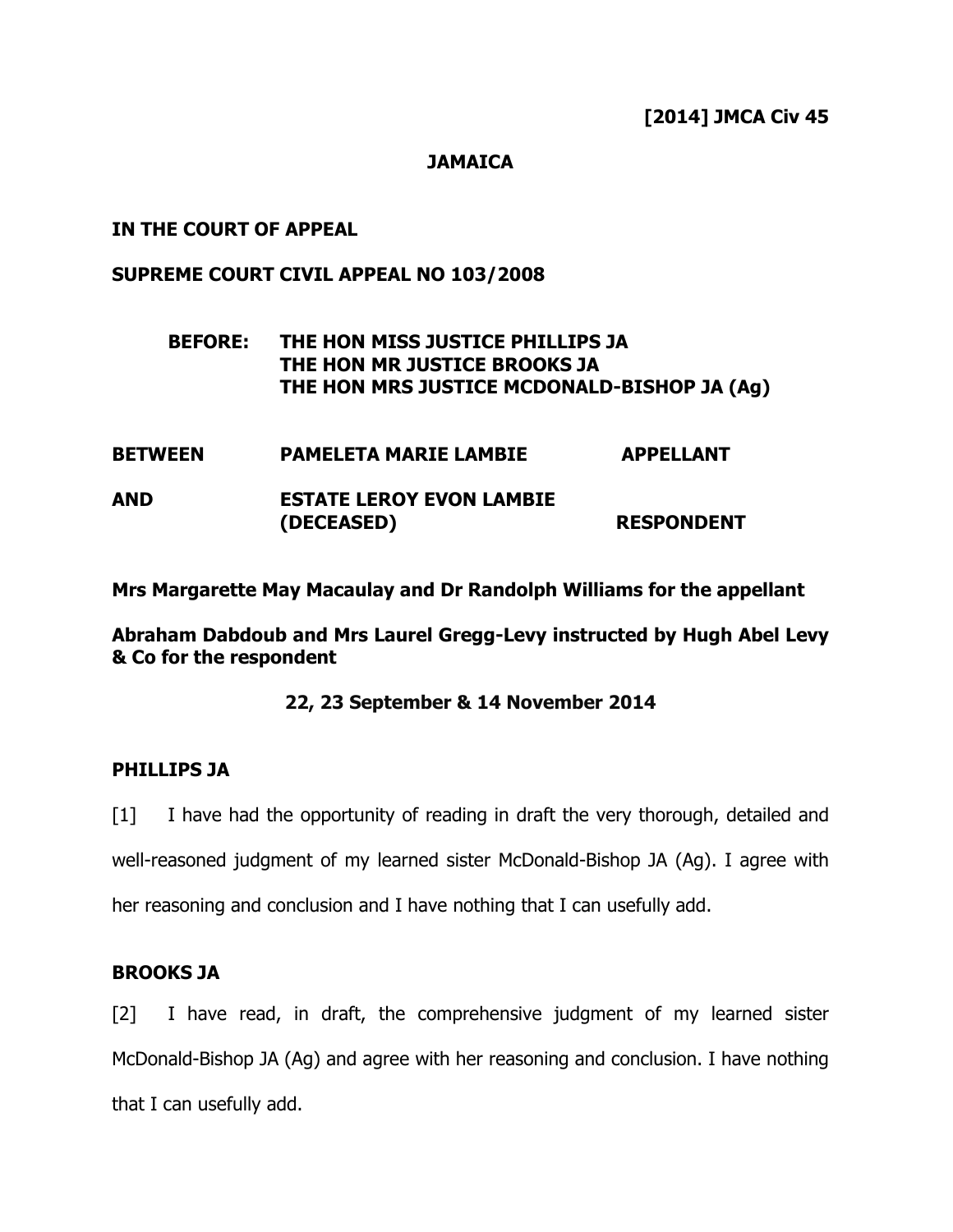## MCDONALD-BISHOP JA (Ag)

[3] This is an appeal brought by Pameleta Marie Lambie ('Mrs Lambie') against orders made by Pusey J on 12 August 2008. The orders were made upon an application brought by her then husband, Leroy Evon Lambie ('Mr Lambie'), now deceased, pursuant to the Property (Rights of Spouses) Act ('PROSA') for the division of property situated at 1 Farringdon Heights, St Andrew ('Farringdon').

[4] Farringdon is registered in the name of Mrs Lambie and her son from a previous relationship, Norson Othneil Harris ('Mr Harris'), as joint tenants.

[5] Mr Lambie died in 2009 while this appeal was pending. His estate has been substituted to carry on the proceedings in his stead.

# The impugned orders of the learned trial judge

[6] The relevant orders made by the learned trial judge that now form the subject of this appeal are as follows:

- "(1) The property registered at Volume 1096 Folio 496 situated at 1 Farringdon Heights, Kingston 6 is the family home within the meaning of s 2(1) of the Property (Rights of Spouses) Act 2004.
- (2) That [Mr Lambie] is beneficially entitled to one half interest of the family home situated at 1 Farringdon Heights, Kingston 6 registered at Volume 1096 Folio 496.
- (3) That the transfer registered on the Certificate of Title Volume 1096 Folio 496 on the  $7<sup>th</sup>$  of April 1997 [Mrs Lambie] Petitioner and her son Norson Othneil Harris be set aside…"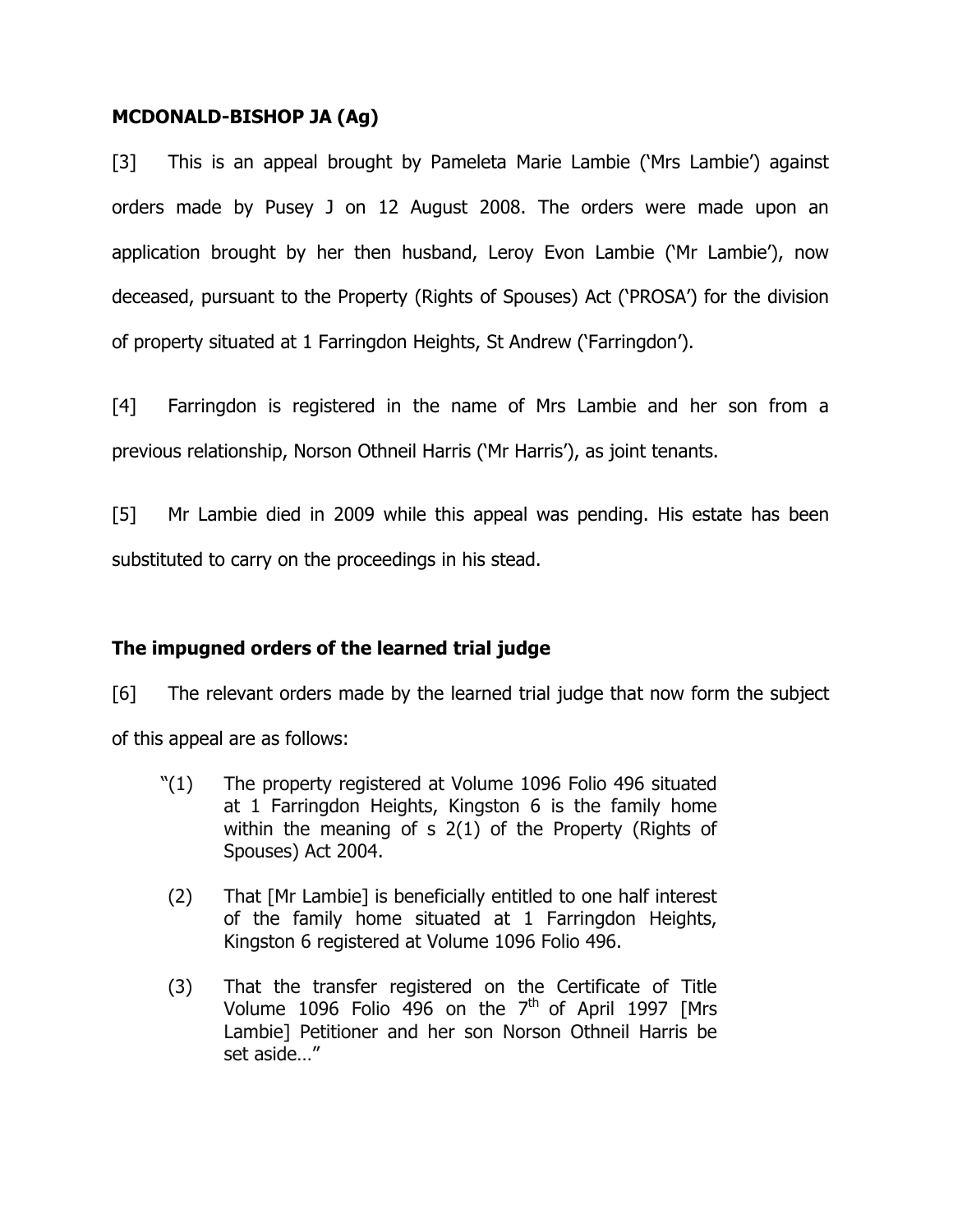Consequential and ancillary orders were also made by the learned trial judge.

# Grounds of appeal

[7] Three grounds of appeal were filed and argued on behalf of Mrs Lambie. They are as follows:

- "(i) The learned trial judge erred in law in concluding that 1 Farringdon Heights was the family home under the Property (Rights of Spouses) Act 2004 and therefore ought to be equally divided between the parties;
- (ii) The learned trial judge erred in law in concluding that the interest of Mr. Norson Harris had to be determined and in failing to apply the presumption against interference with vested rights, interference with property rights and retrospective effect in applying the Property (Rights of Spouses) Act 2004 to defeat the said interest;
- (iii) The learned trial judge erred in law when he failed to consider Section 13 (2) of the Act which prohibits the Respondent from making an application for division of property under the Property Rights of Spouses Act [sic] without the permission of the Court;"
- [8] The following findings of fact and law are set out as being challenged:

# "Findings of Fact

- (i) 1 Farringdon Heights was the family home;
- (ii) No good reason has been presented to vary the equal share rule;
- (iii) There is no evidence that Mr. Harris is a bona fide purchaser;

# Findings of Law

(i) 1 Farringdon Heights is the family home and the provisions of the Property Rights of Spouses Act [sic] have to be applied to this case;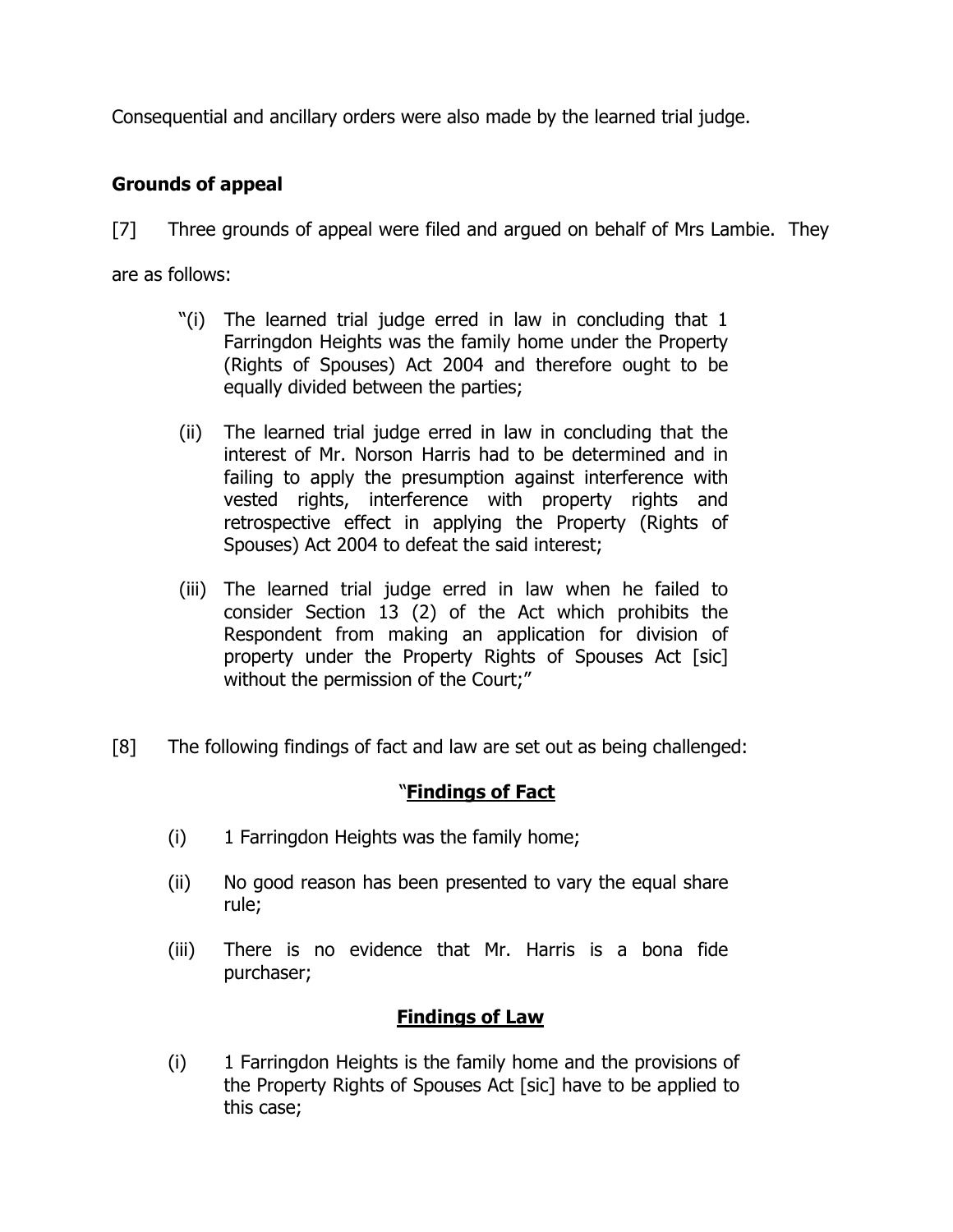- (ii) 1 Farringdon Heights ought to be divided equally between the parties;
- (iii) The interest of Mr. Harris had to be determined. The transaction should be set aside."

### The undisputed factual background

[9] There is very little convergence in the facts presented by both sides on the application considered by the learned trial judge. However, there are some minor facts about which there is no controversy and which form part of the background to this appeal. They are outlined as follows.

[10] At the time the parties met in the mid 1980s, Mr Lambie was a businessman involved as a developer in the real estate industry with his primary sphere of operations being in Ocho Rios, St. Ann. He owned several properties in St Ann including Country Manor Apartments. He was residing in Ocho Rios at one of his apartments when he met Mrs Lambie. Mrs Lambie was, at the time, residing in Portmore, St Catherine and was the sole registered proprietor of Farringdon from 1981. At the time she acquired the property, there was no dwelling house on it but one was eventually erected that was to form part of the subject matter of Mr Lambie's application before the learned trial judge.

[11] At the time the parties started their relationship, Mr Lambie was married but separated from his then wife. He eventually obtained a divorce and on 11 March 1992, he and Mrs Lambie were married.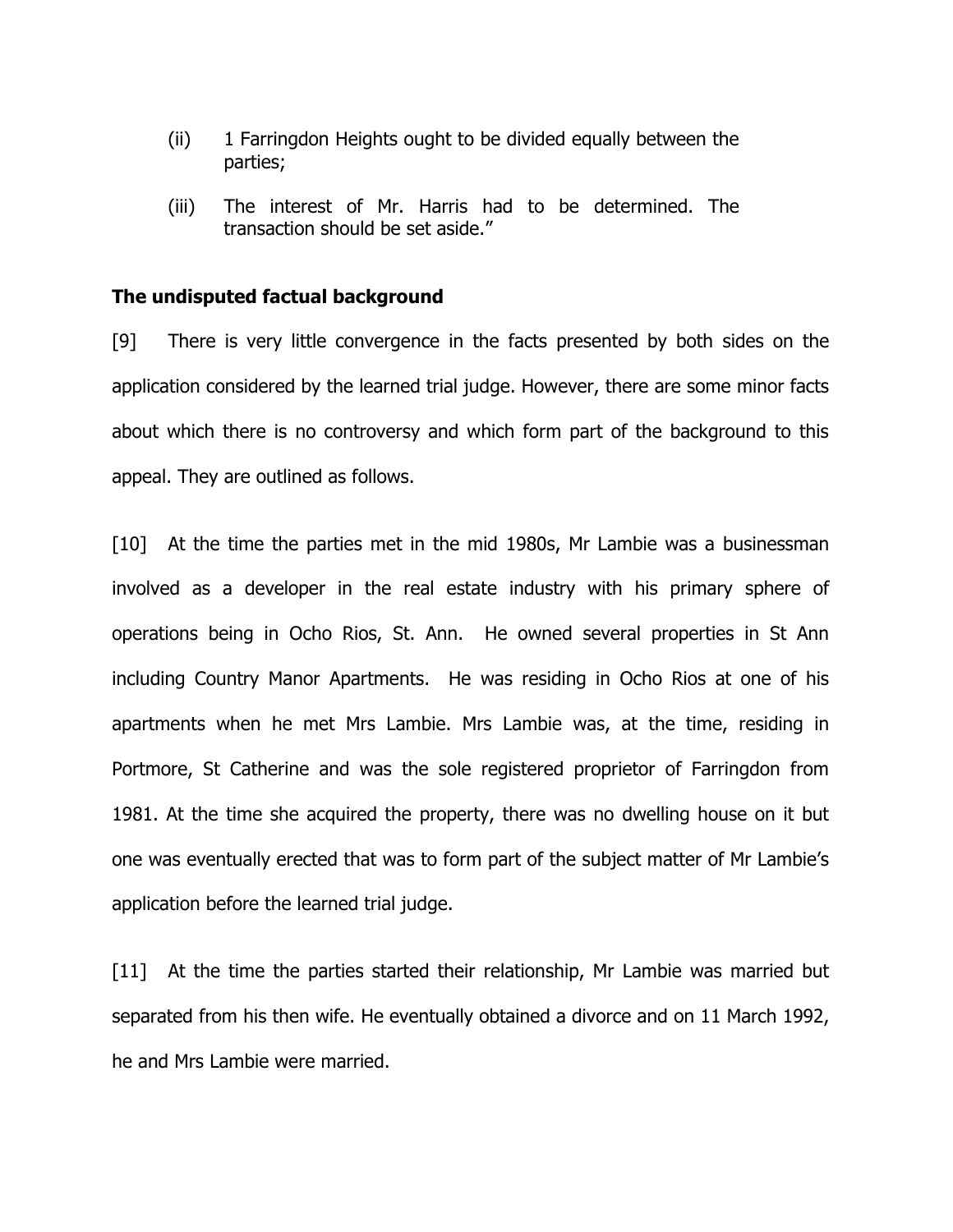[12] On or around 7 April 1997, Mrs Lambie transferred Farringdon to herself and her son, Mr Harris, as joint tenants.

[13] There was eventually a breakdown in the marital union and on or around 4 August 2003, the parties separated although Mr Lambie remained at Farringdon until 2005. On 9 November 2006, Mrs Lambie filed her petition for dissolution of the marriage.

[14] On 11 May 2007, while the petition was pending, Mr Lambie filed his application for court orders pursuant to PROSA, and on 7 January 2008, he filed another application claiming a share in Farringdon on the basis of equity. Up to the filing of the second application, no decree for dissolution of the marriage was obtained.

#### Mr Lambie's notices of application

[15] On the first application of May 2007, and the one on which the learned trial judge granted his orders that are now being challenged, Mr Lambie sought the following orders as paraphrased: (1) a declaration that Farringdon is the family home within the meaning of section 2 of PROSA; (2) that he is beneficially entitled to a one half interest in the property; (3) that the transfer to Mr Harris be set aside; and (4) that the property be sold with the proceeds divided between Mrs Lambie and him in equal shares.

The single ground for that application was stated thus:

"The grounds on which the Applicant is seeking the Order are that:-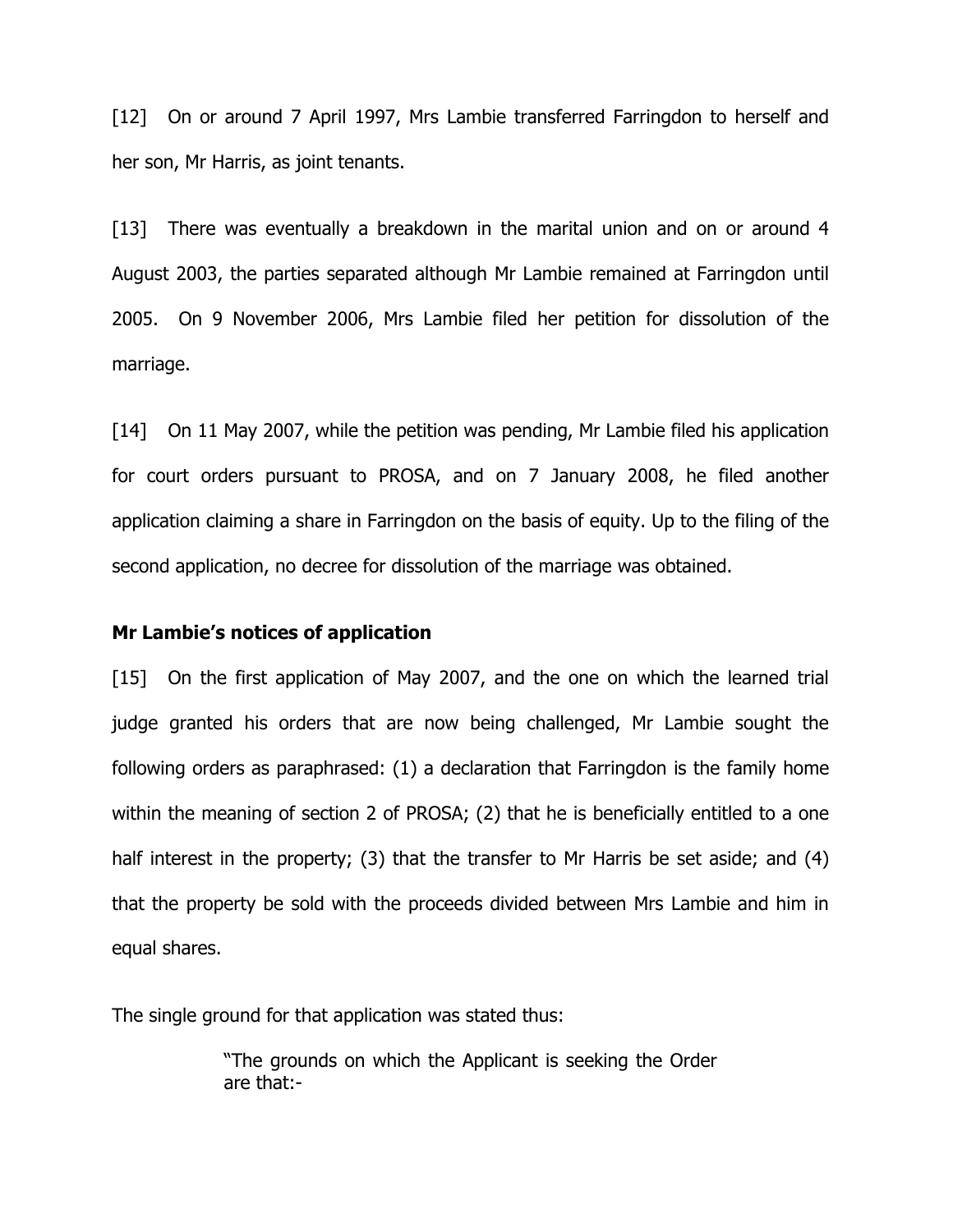# 1. The parties have separated."

[16] In making the second application filed in January 2008, Mr Lambie did not state that it was an amended or supplemental notice of application, and the first two paragraphs were not worded as if orders were being sought in relation to those matters. The application, simply, commenced:

- "(1) The Claimant, Leroy Evon Lambie is beneficially entitled to one half share of the property registered at Volume 1096 Folio 496.
- (2) The Defendant holds the legal estate on trust for the benefit of herself and [the] claimant in equal shares."

[17] Mr Lambie then asked that the property be sold and for other consequential orders to be granted that were similar to those he had set out in his previous application. The only order that was sought in the first application that was omitted from the second application was the one asking that the registered transfer of the property to Mr Harris be set aside.

- [18] The grounds for this second application were set out as follows:
	- "a. The parties have separated and are presently trying to obtain a Divorce herein.
	- b. Further grounds are set out in the Applicant's Affidavit filed herein sworn to on the  $11<sup>th</sup>$  day of May 2007 and Supplemental Affidavit filed herein sworn to on the 23 $^{\rm rd}$  day of November, 2007."

[19] It is useful to point out that from the terms of both applications, it is seen that Mr Lambie had approached the court for division of Farringdon on the basis that he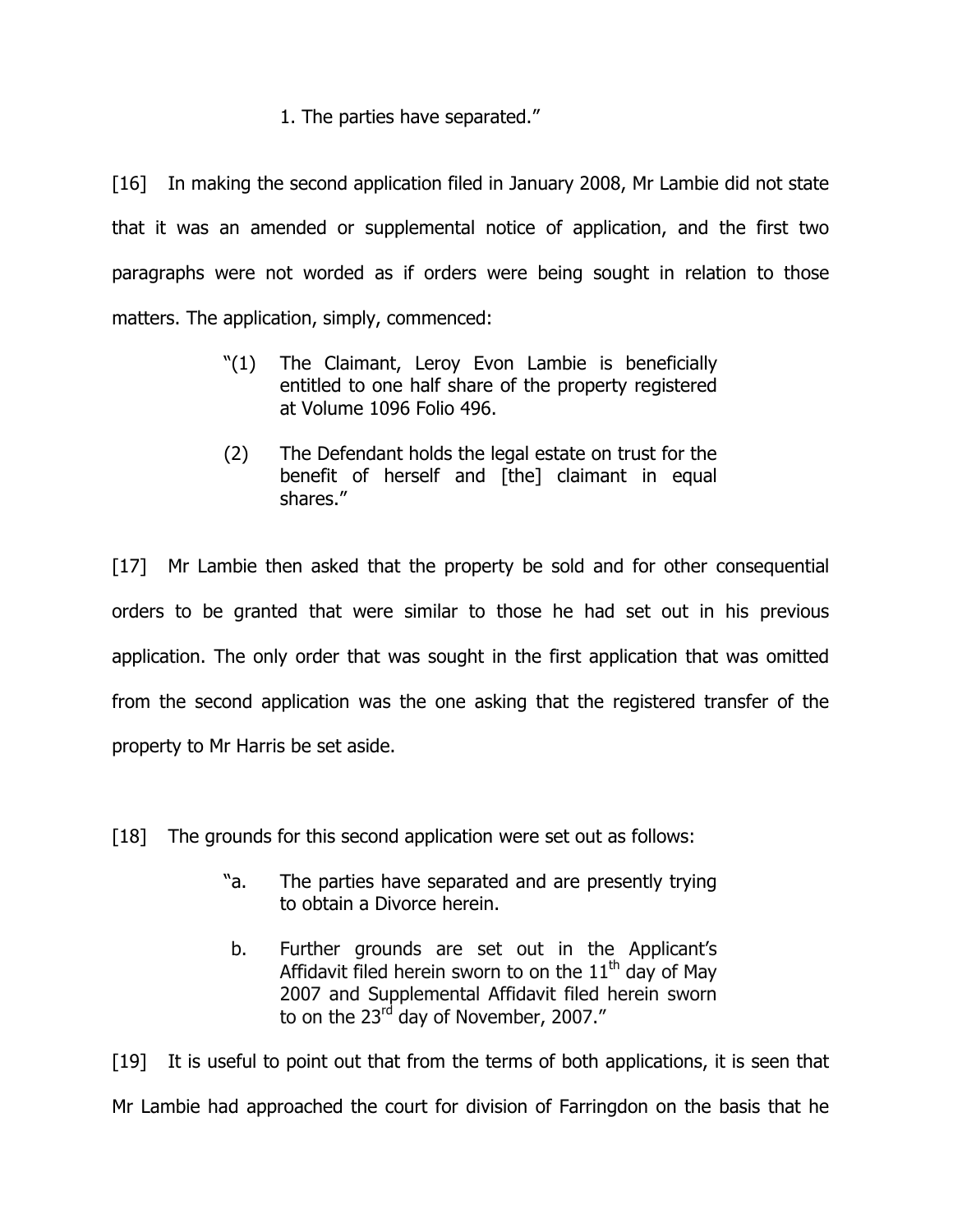and Mrs Lambie were separated and were going through a divorce. This seems to indicate an acceptance on his part that there was no likelihood of reconciliation between them, which also would have formed the basis of Mrs Lambie's petition for a decree of dissolution of marriage that was not contested. The parties, evidently, were treating the union as being at an end just awaiting the court's sanction.

[20] Even without that, the fact that these applications were made four to five years after the parties had separated would lend itself to an objective conclusion that the relationship was over. This is an important observation which is relevant to the issues raised on ground three of the appeal and which will be addressed in more detail at that point in the consideration of that ground. It is relevant at this juncture, however, merely to place the decision of the learned trial judge and the grounds of appeal to be discussed in their proper perspective, factually and legally.

[21] It is interesting to note within this context too that although Mr Harris was, and still is, a registered joint owner of Farringdon with Mrs Lambie, he was never joined as a party to the proceedings and there is no indication that he was ever served with the applications as an interested third party. This is a second observation that assumes significance, as part of the background, in the light of the orders made by the learned trial judge and the resultant grounds of appeal.

[22] It is also clear from the terms of the applications that Mr Lambie was seeking a division of what he described as the 'matrimonial home' under the provisions of PROSA on the ground that it was the family home, as well as in equity, by claiming the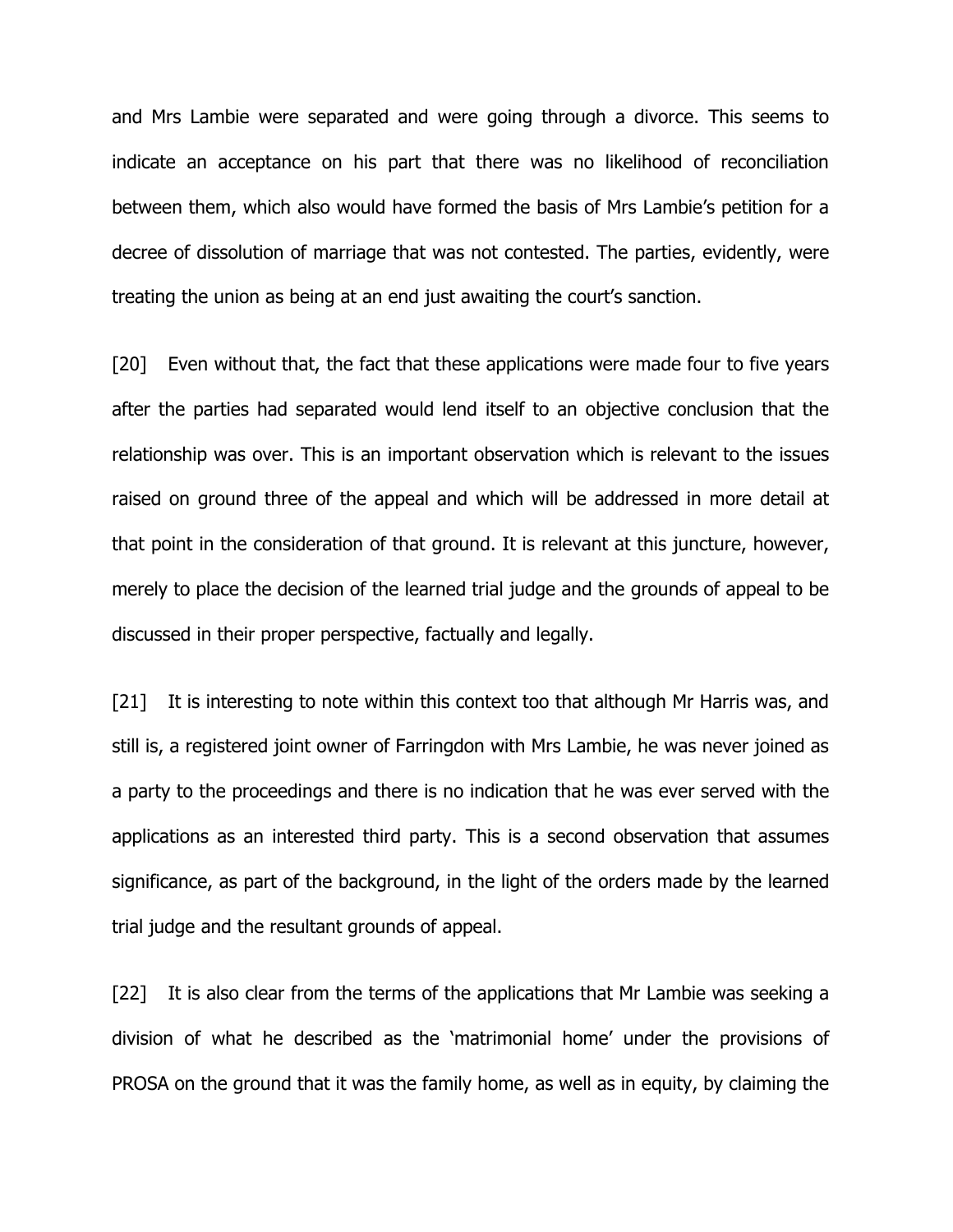existence of a trust in his favour. There is no indication in the notes of proceedings forming the record of appeal that when the matter commenced, there was any discussion as to which application should have been heard or whether they should have been considered together. It is from the learned trial judge's judgment, however, that it is discerned that both applications were before the court for consideration where it is stated:

> "[T]he claim in this application is by Mr. Lambie alleging that he is beneficially entitled to a one half share of the property by virtue of the Property (Rights of Spouses) Act or in equity."

[23] The learned trial judge, therefore, viewed them as alternative applications that were before him for consideration. As a result, he proceeded to first consider the application made pursuant to PROSA and to make his findings. His findings on that application would have rendered unnecessary a consideration of the second notice of application brought in equity. It is, therefore, the orders made on the first application to which the appeal relates.

## The evidence

[24] Mr Lambie's applications were supported by his own affidavits and those of his witnesses, Mr Hugh Levy, attorney-at-law, and Mrs Verona Hoo, a friend. Both applications, however, were hotly contested by Mrs Lambie and that resulted in a substantial dispute as to fact between the parties. A synopsis of each party's contention in relation to Farringdon should suffice to offer an insight into the case that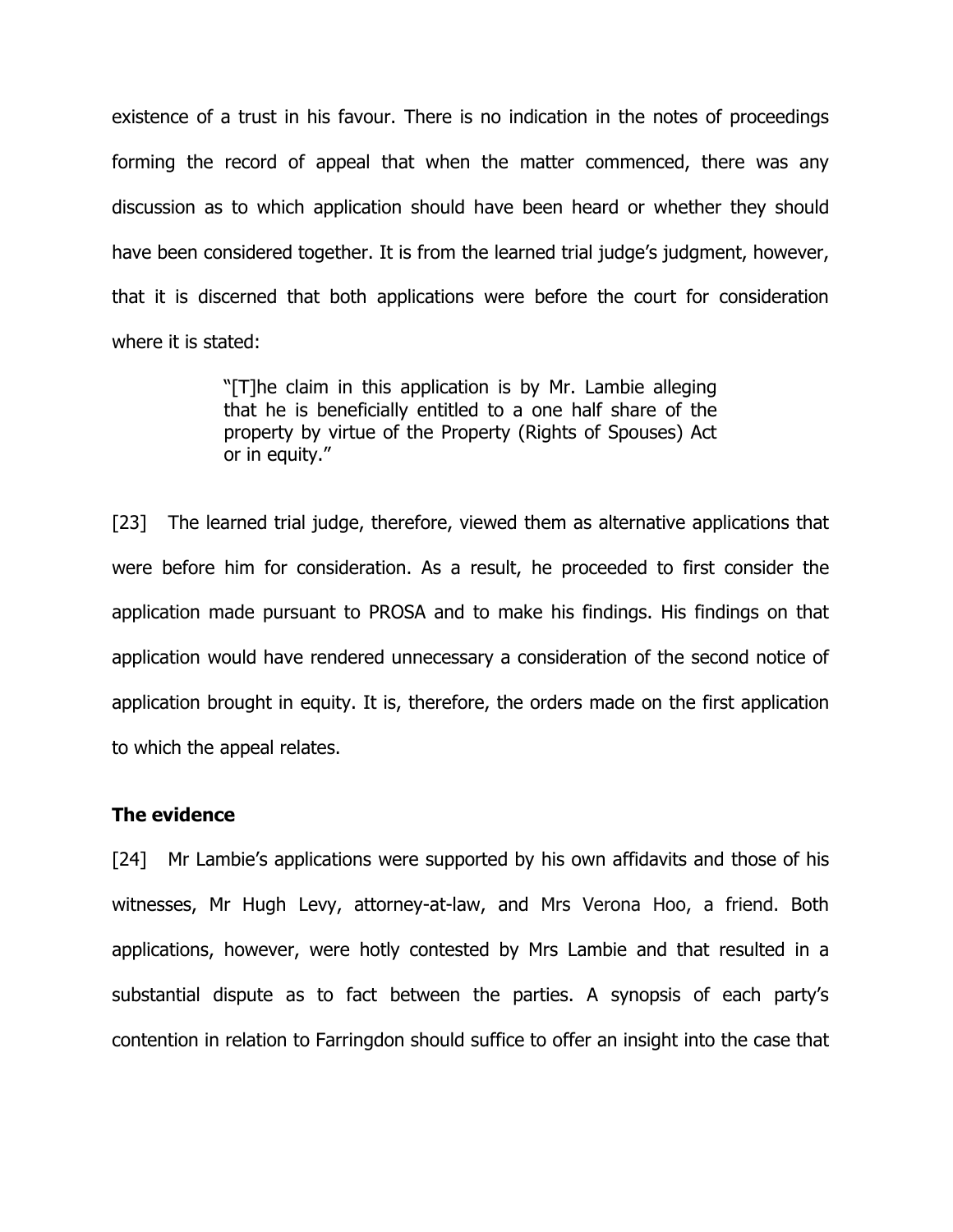was before the learned trial judge and to promote a clearer appreciation of the matters raised in this appeal.

[25] It is considered prudent, however, to point out from the outset that based on the conclusion that I have arrived at as to the course that I would propose should be adopted in the disposal of this appeal, it would be undesirable for me to express any view on the merits of the competing claims more than will be necessarily required to examine the challenged aspects of the learned judge's decision and to explain my findings and conclusions.

### Mr Lambie's case

[26] The main planks of Mr Lambie's case will now be outlined. He owned, operated and built many businesses for over 40 years. When he met Mrs Lambie in 1985, he had substantial assets in real estate. Mrs Lambie was already the sole registered owner of Farringdon and she asked him to design and assist in building the dwelling house, which he did. By that time, they were engaged. The design of the house bears close similarities to the designs of his properties in Ocho Rios that he had designed himself (he exhibited photographs in support of this assertion).

[27] The construction of the house was completed in 1990 and he made substantial financial contribution towards the construction. He did so from proceeds he received from sale of real property and from his business ventures. He purchased fixtures and appliances for the house. Mrs Lambie's contribution towards construction of the house was from proceeds from the sale of her house in Portmore and a mortgage that she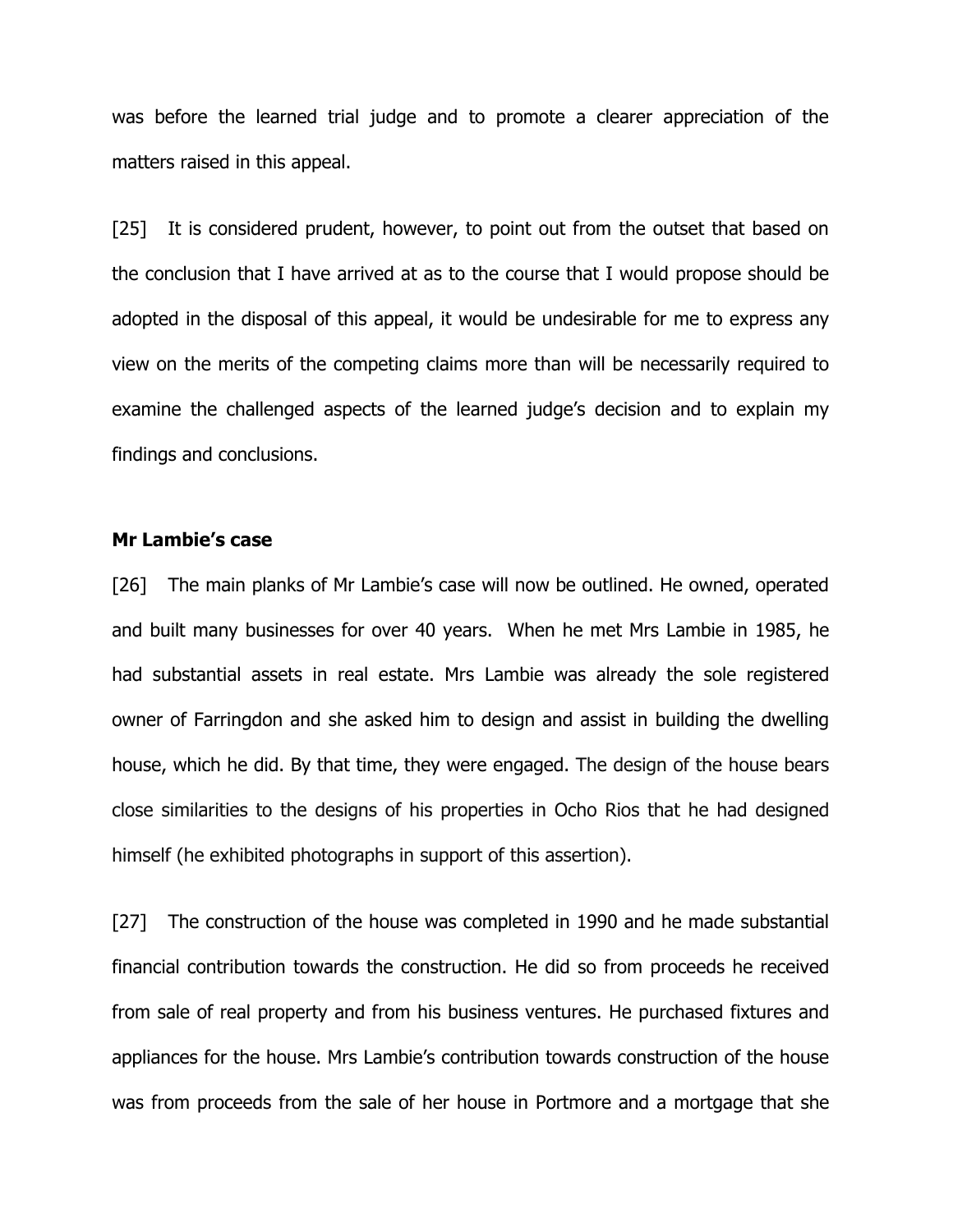had obtained. Mrs Lambie had no other source of income apart from assisting him in his business and being a housewife. His financial contribution towards the construction and maintenance of the house was more than Mrs Lambie's. He can produce no records of his expenditure, however, because he had left all his documents at Farringdon when he moved out and he was not able to retrieve them.

[28] It was understood that, that dwelling house would have been owned by both of them as it was their 'matrimonial home' after they were married. They lived together in it prior to and after they were married. It was always their declared intention to have it as the 'matrimonial home'. He produced documentary evidence, including the marriage certificate, in support of this assertion that they were living at Farringdon before and during the marriage.

[29] He did not insist that his name be placed on the certificate of title because he was going through a divorce and his wife at the time was claiming half of everything. It was an implied term (seemingly, of the relationship) that his name, eventually, would have been placed on the certificate of title.

[30] It was after he was served with the divorce petition of Mrs Lambie on 30 March 2007 that he became aware that the transfer of an interest in the property to Mr Harris by way of gift was effected on 7 April 1997. At that time, he and Mrs Lambie were living together in the house. He did not consent to that transfer. He believed that Mrs Lambie effected the transfer in order to deprive him of an interest in the property.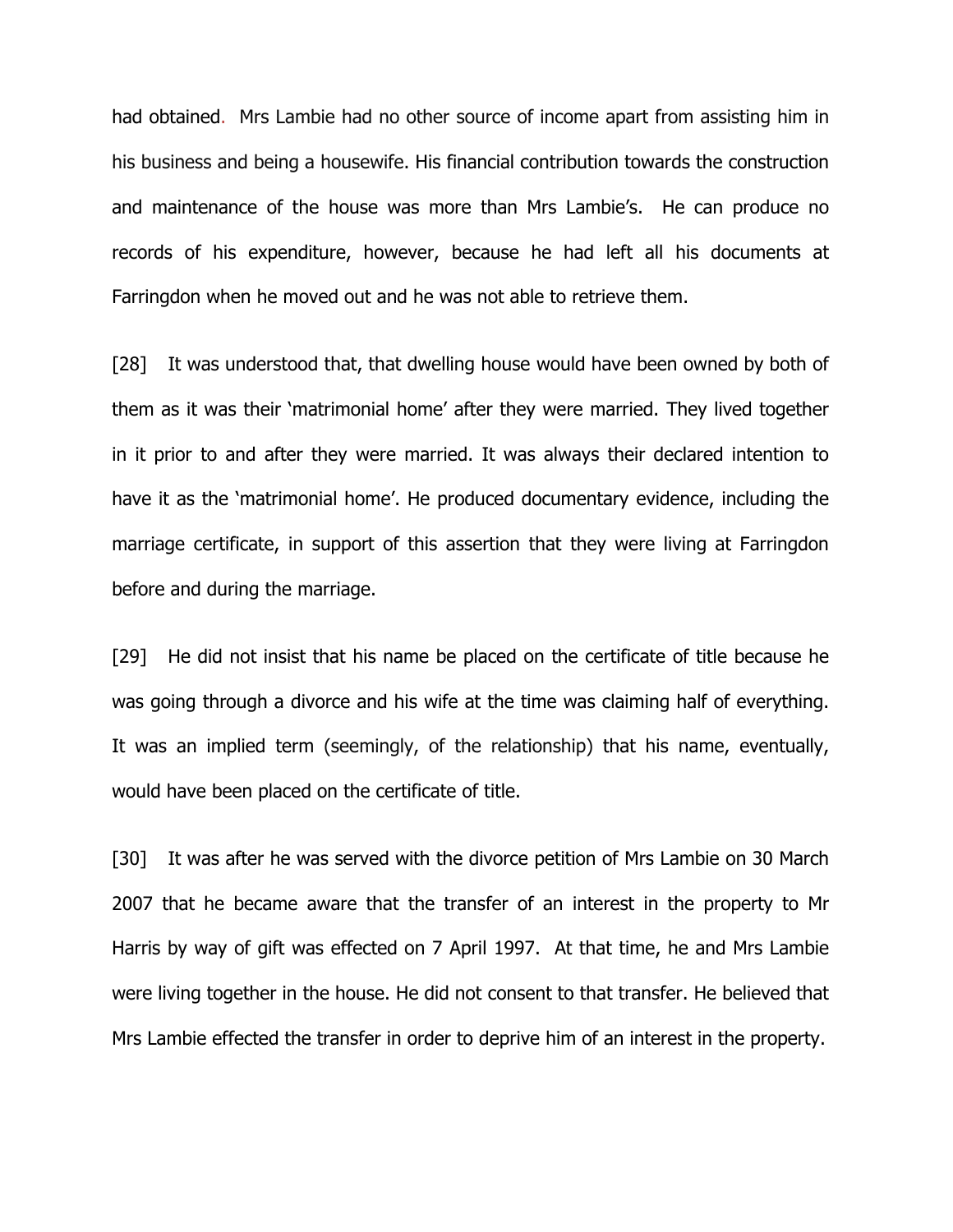[31] Both witnesses on his behalf, Mr Levy and Mrs Hoo, attested to Mr Lambie's assertion that Farringdon was used as the main or principal place of residence by the parties before and during the marriage. Mr Levy stated that he knew the parties to have lived in Farringdon since 1988 when the house was under construction. He would visit them there before and after they were married and that at no time did Mr Lambie establish a matrimonial home in Ocho Rios. Mr Levy also deposed that Mr Lambie had provided money to Mrs Lambie to purchase a BMW motorcar.

[32] Mrs Hoo, for her part, deposed that she would attend social gatherings at the house, such as birthday and anniversary parties, between 1990 and 2005; that would have been before and during the marriage and after the parties separated in 2003.

#### Mrs Lambie's case

[33] The salient parts of Mrs Lambie's response will now be summarised. The assertion of Mr Lambie that they met in 1985 is false; they met in 1987. It was in that year that the house was completed but before she met Mr Lambie. Mr Lambie gave no assistance and made no contribution towards the construction of the house. It was built from her own personal funds together with a mortgage loan that she serviced solely and a loan from her son, Mr Harris.

[34] By 1988, she was living at Farringdon with Mr Harris and his family. It was always her intention to make a gift of the property to Mr Harris who is her only child. It was always intended by her to be a home for herself and Mr Harris.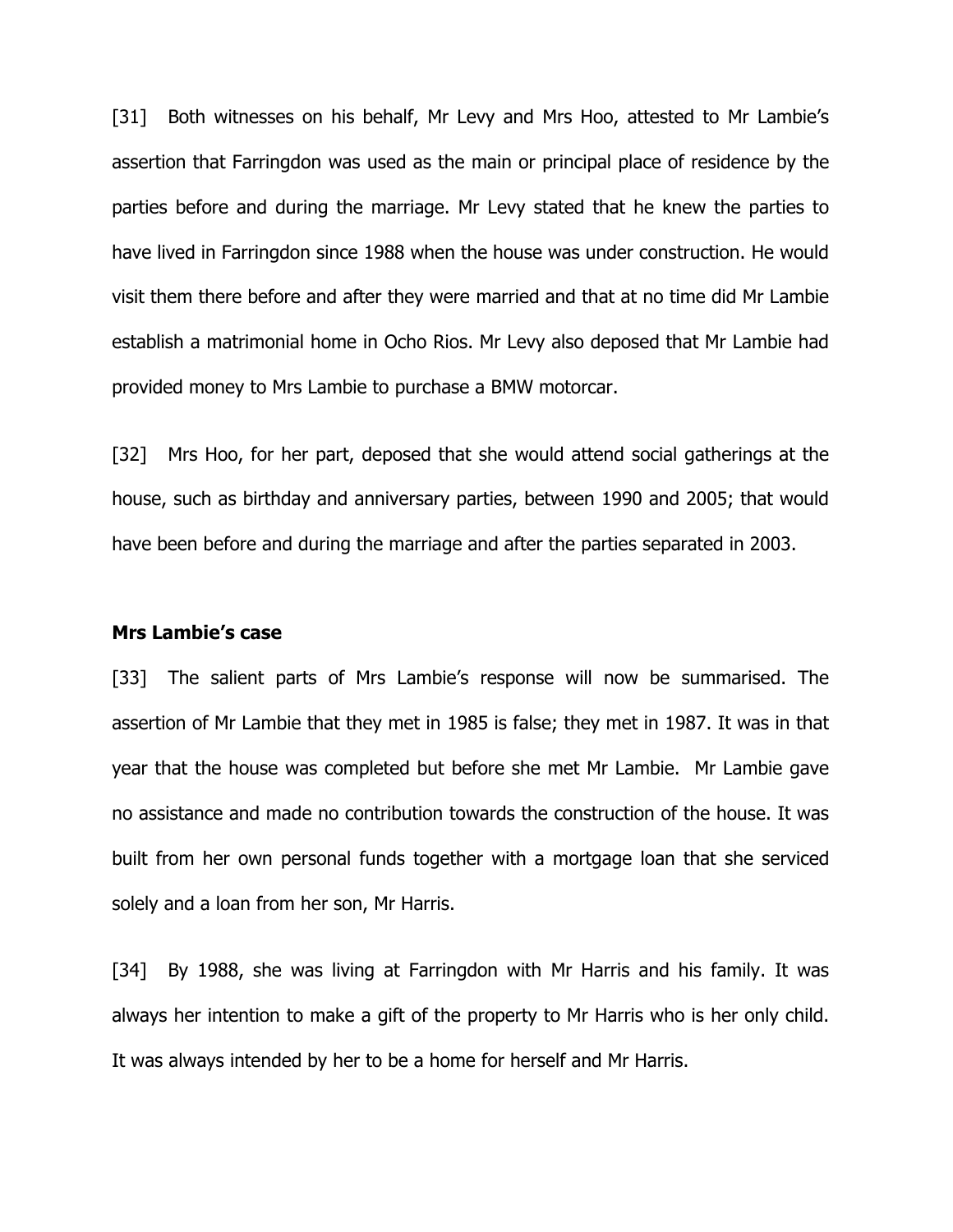[35] It was never understood by her that Farringdon would have been jointly owned by Mr Lambie and her and it was never used as the matrimonial home. The matrimonial home was at Country Manor in Ocho Rios where Mr Lambie had his business operations and where he resided principally during the course of the union. They never cohabited at Farringdon on any regular basis and Mr Lambie only came to Farringdon for a short time in 2000 after he lost Country Manor.

[36] She did not transfer the property to Mr Harris to defeat any interest of Mr Lambie as he had none in the property. Mr Lambie was aware from 1999 that her son's name was placed on the certificate of title because he admitted to her in 1999 that he had seen the certificate of title.

[37] She had no business involvement with Mr Lambie, save and except for assisting him with his typing, whenever it was convenient, and running a few errands for him. She was a businesswoman in her own right with financial means of her own. She was in no need of any income or money from Mr Lambie or from any of his companies. Mr Lambie has no interest in Farringdon by virtue of PROSA, in equity, or at all, and so his applications should be rejected.

#### **Discussion**

#### The failure to cross-examine

[38] It is quite evident that there was a serious dispute as to fact between the parties that could only have been resolved on their credibility and that of their witnesses. This notwithstanding, there was, surprisingly, no cross-examination. There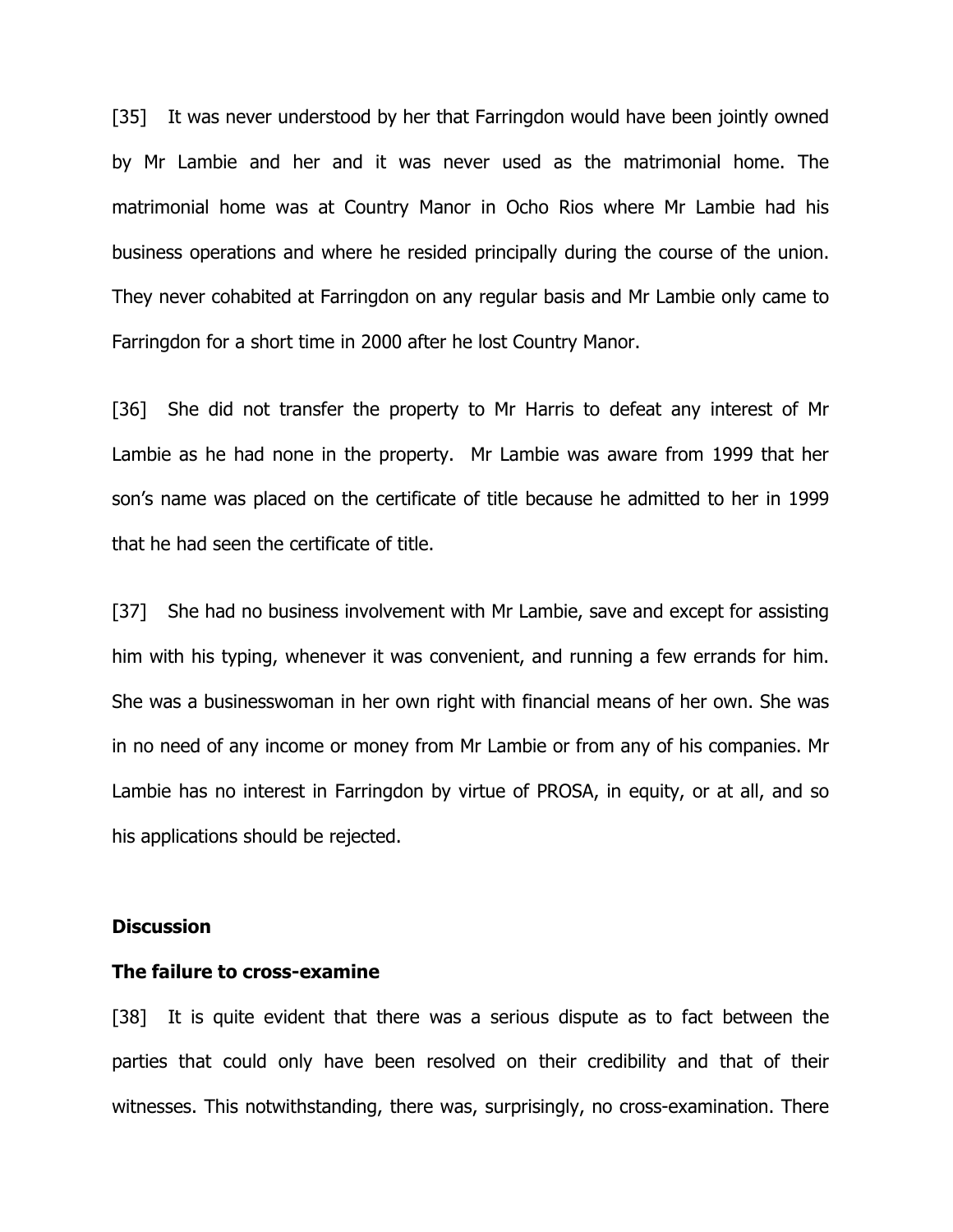is nothing on the record of appeal to indicate whether or not this was the choice of the parties that was expressed to the learned trial judge. The absence of crossexamination was, however, observed by the learned trial judge when he indicated in his judgment the difficulty that confronted him in treating with the evidence of the Lambies (see paragraph [52] below). In the circumstances that obtained, crossexamination seemed to have been desirable. It might have assisted in better testing the case presented by each of the parties by providing material that could have been useful in assessing their respective credibility.

[39] Litigants and trial judges, alike, should always give serious consideration to the utility of cross-examination in cases of such nature where there is marked and substantial divergence on the facts. It would be useful to note in this regard the observations of Rattray P in Whittaker v Whittaker (1994) 31 JLR 503, 505 and of their Lordships of the Privy Council in Lascelles Chin v Audrey Chin [2001] UKPC 7.

[40] The learned trial judge was, therefore, deprived of valuable assistance in this case by not hearing the affiants even though he saw them. He, nevertheless, in those circumstances, proceeded to decide the case entirely on paper and managed to arrive at his findings of fact and law. It means that this court is in the same position as the learned trial judge with only the paper evidence for consideration.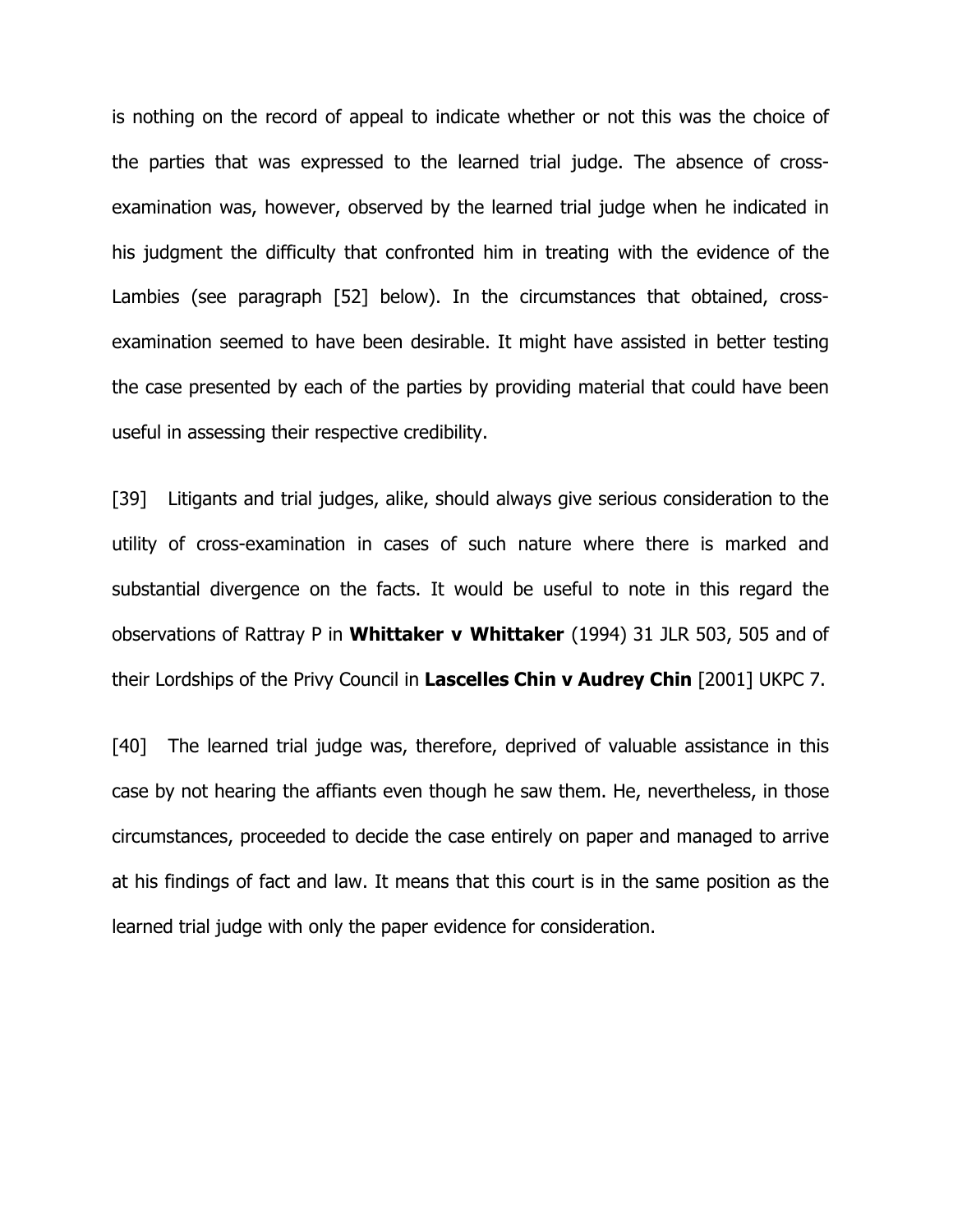# Ground one

# Whether the learned trial judge erred in law in declaring the property to be the family home within the meaning of PROSA

[41] The learned trial judge, after a review of the affidavit evidence of the parties, arrived at a finding that Farringdon was the family home. His finding, in this regard, has been challenged by Mrs Lambie on the following grounds:

- (i) The evidence suggests that the parties were living together both at Farringdon and in Ocho Rios.
- (ii) There is no cogent evidence that Farringdon was used as the principal place of residence.
- (iii) The learned judge was wrong to base his finding that Farringdon was the family home on the business partnership between the parties.
- (iv) He relied on residence as the only test.
- (v) The certificate of title shows clearly that from 7 April 1997, Farringdon was not owned wholly by either or both of the spouses as required by PROSA. Therefore, it could not have been the family home and so a finding that it was the family home is contrary to the definition in PROSA.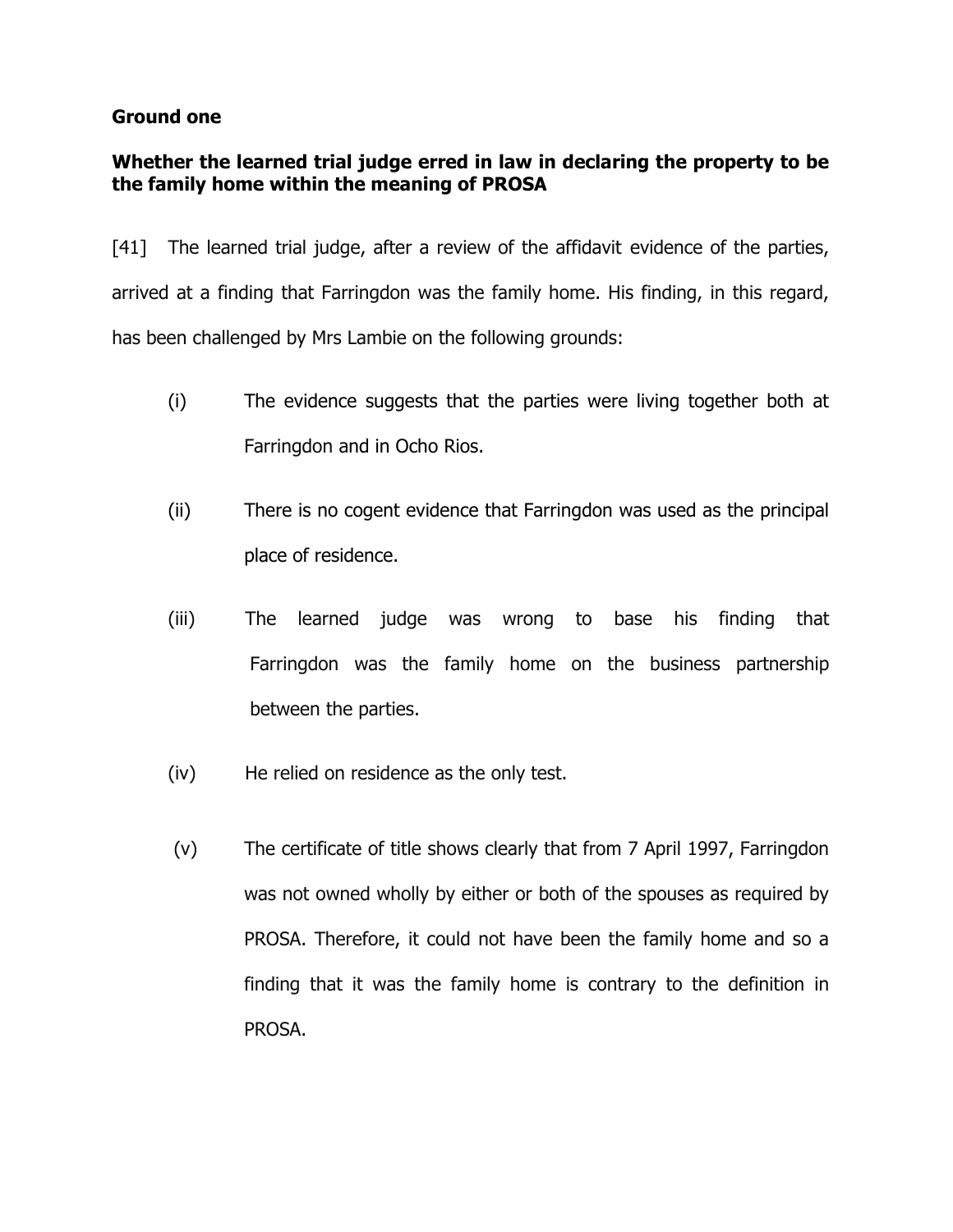[42] Mr Dabdoub, in responding to these arguments on behalf of Mr Lambie's estate, submitted that the learned trial judge was correct in his interpretation of the law as to what constitutes the family home. He supported this contention on the following bases:

- (i) The learned judge determined that on a balance of probabilities, he preferred the evidence of Mr Lambie that Farringdon was the family home.
- (ii) The learned judge found as a fact that the parties lived at Farringdon before and during the marriage and that the transfer to Mr Harris was during the time that the parties lived at the property.
- (iii) The learned judge demonstrated that he had given due consideration to the fact that the land was owned by Mrs Lambie but that both parties lived there before and during the marriage.
- (iv) The property was, therefore, already a family home when the transfer was made to Mr Harris.
- (v) The learned trial judge did not overlook the fact that Farringdon was not wholly owned by either or both of the spouses. This is so because in his judgment, the learned trial judge mentioned the fact that Mrs Lambie had transferred an interest in the property to her son and he furthered considered and found that the son was not a *bona fide* purchaser for value and, therefore, not in need of protection. The judge came to the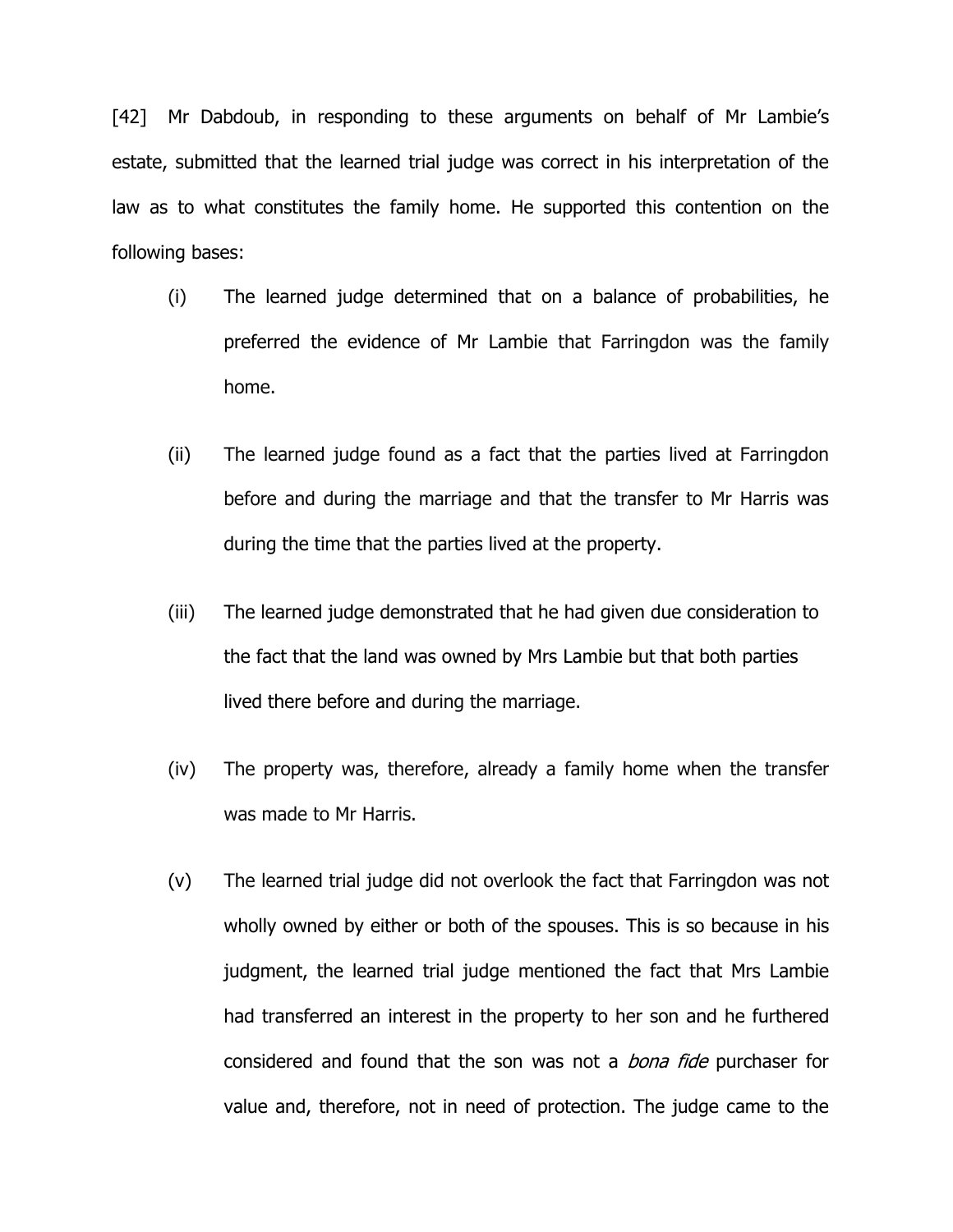view that by virtue of section 8(3) of PROSA, he should set aside the transaction and did so.

# The relevant legislative framework

[43] In an attempt to place the challenged findings of the learned trial judge and the submissions made by counsel for the parties within their proper legal perspective, it is considered necessary to highlight some relevant provisions of PROSA that pertain to this concept of 'the family home' which would have informed Mr Lambie's application as well as the course adopted by the learned trial judge in dealing with the application.

[44] In section 2(1) of PROSA, the definition of the family home is set out in these terms:

 $"2. - (1)$  In this Act -

..." 'family home' means the dwelling-house that is wholly owned by either or both of the spouses and used habitually or from time to time by the spouses as the only or principal family residence together with any land, buildings or improvements appurtenant to such dwelling-house and used wholly or mainly for the purposes of the household, but shall not include such a dwellinghouse which is a gift to one spouse by a donor who intended that spouse alone to benefit;" (Emphasis added)

[45] It should now be noted that the family home assumes primary importance upon the breakdown or dissolution of a marital union or the termination of cohabitation, as the case may be. Section 6 (1) of PROSA should be noted in this regard. It provides: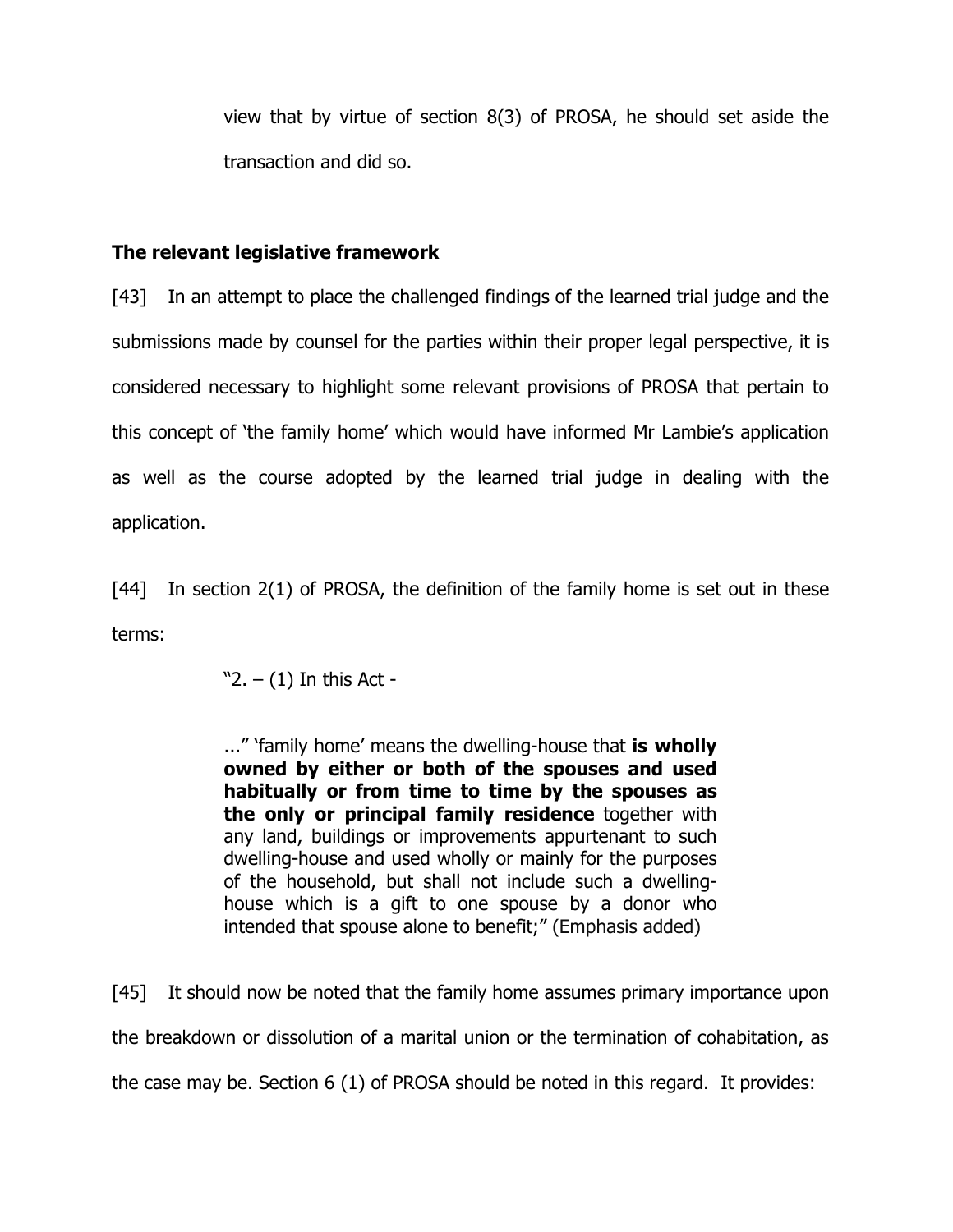"6.- (1) Subject to subsection (2) of this section and sections 7 and 10, each spouse shall be entitled to one-half share of the family home--

- (a) on the grant of a decree of dissolution of a marriage or the termination of cohabitation;
- (b) on the grant of a decree of nullity of marriage;
- (c) where a husband and wife have separated and there is no likelihood of reconciliation.

Subsection 2 continues:

"(2) Except where the family home is held by the spouses as joint tenants, on the termination of marriage or cohabitation caused by death, the surviving spouse shall be entitled to one half share of the family home."

[46] Another relevant provision connected to the family home is section 7 that

follows. Section 7(1) provides:

"7.-(1) Where in the circumstances of any particular case the Court is of the opinion that it would be unreasonable or unjust for each spouse to be entitled to one-half the family home, the Court may, upon application by an interested party, make such order as it thinks reasonable taking into consideration such factors as the Court thinks relevant including the following-

- (a) that the family home was inherited by one spouse;
- (b) that the family home was already owned by one spouse at the time of the marriage or the beginning of cohabitation;
- (c) that the marriage is of short duration."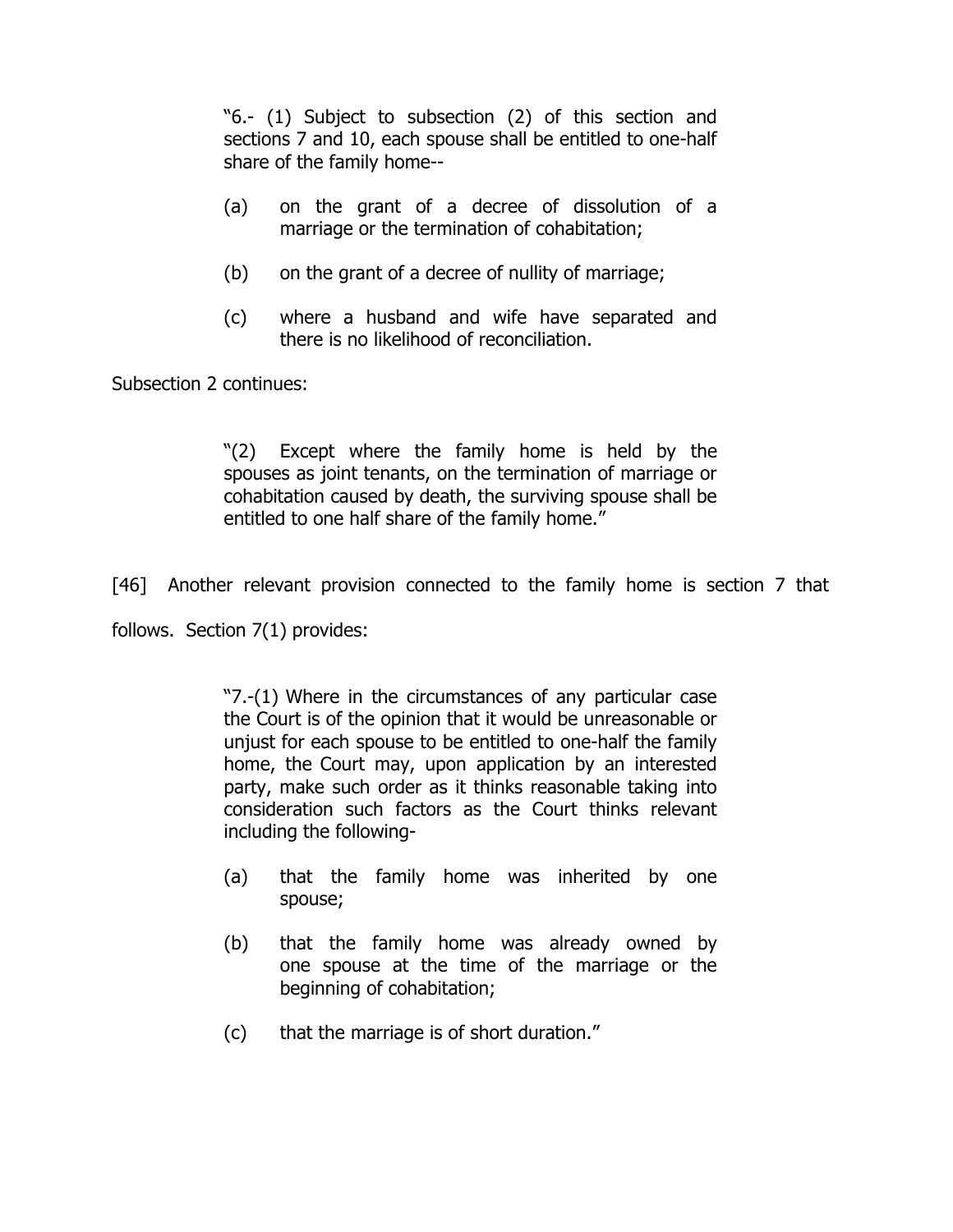[47] A spouse or former spouse is entitled to make an application to the court to ask for division of the family home upon the occurrence of any one of the trigger events set out in section 6(1). The relevant provision granting *locus standi* to persons involved in a union in which there has been an occurrence of one of the specified trigger events, which would include separation with no likelihood of reconciliation, is section 13.

Section 13(1) reads:

- "13.-(1) A spouse shall be entitled to apply to the Court for a division of property-
	- (a) on the grant of a decree of dissolution of a marriage or termination of cohabitation; or
	- (b) on the grant of a decree of nullity of marriage; or
	- (c) where a husband and wife have separated and there is no reasonable likelihood of reconciliation; or
	- (d) where one spouse is endangering the property or seriously diminishing its value, by gross mismanage-ment or by wilful or reckless dissipation of property or earnings."

[48] Section 13(3), then, explains that for the purposes of subsection  $(1)(a)$  and  $(b)$ (above) and section 14 (discussed below) the definition of "spouse" includes a "former spouse".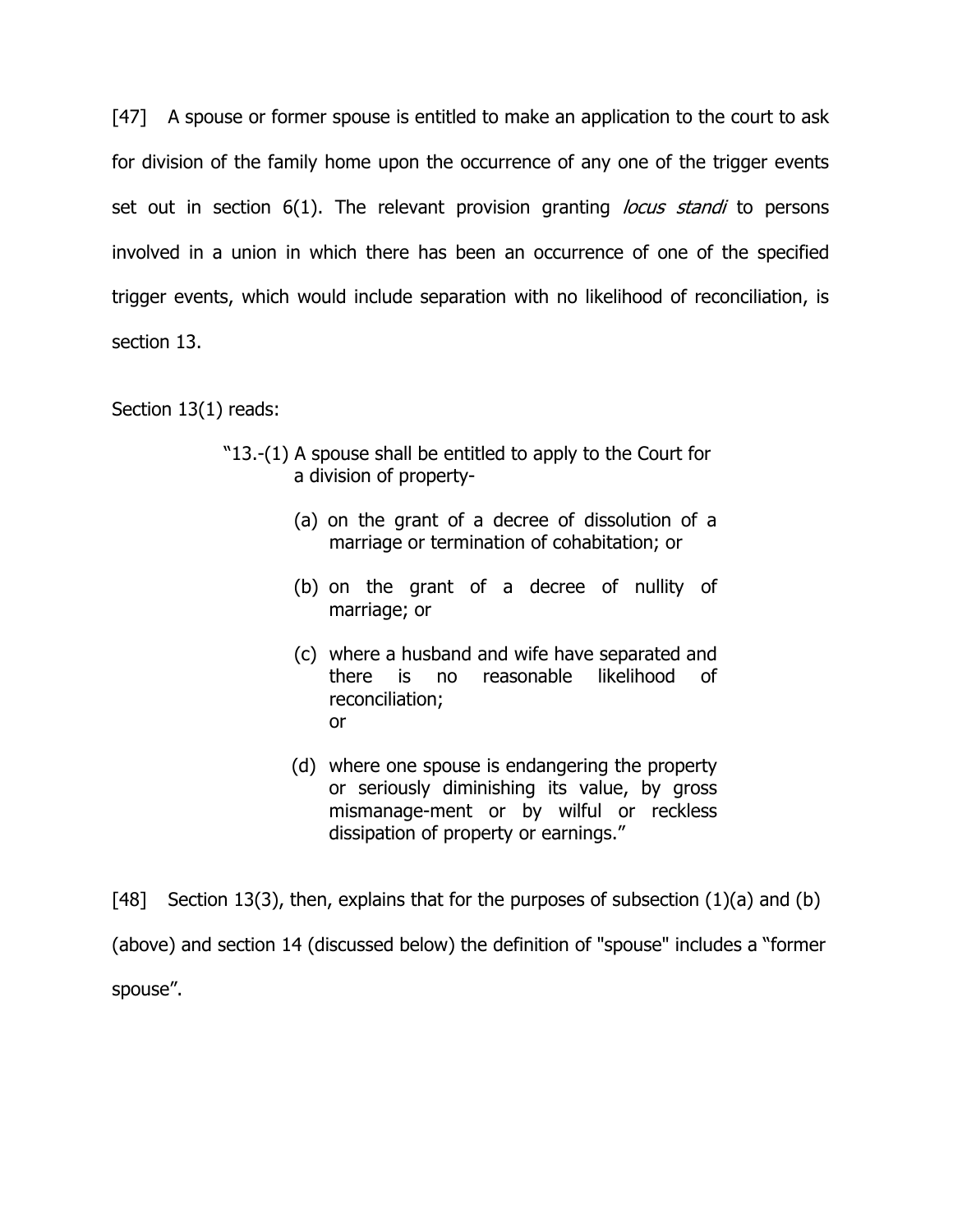[49] It should be noted, however, that although a spouse (or former spouse) may apply to the court under this subsection, there is a limitation period within which the application should be brought. In this regard, section 13(2) should be noted. It reads:

> "(2) An application under subsection (1) (a), (b) or (c) shall be made within twelve months of the dissolution of a marriage, termination of cohabitation, annulment of marriage, or separation or such longer period as the Court may allow after hearing the applicant."

[50] In relation to the court's power, with respect to applications made pursuant to section 13, section 14 then provides, in so far as the family home is concerned:

- "14.--(1) Where under section 13 a spouse applies to the Court for a division of property the Court may-
	- (a) make an order for the division of the family home in accordance with section 6 or 7, as the case may require;"
	- (b) …

or, where the circumstances so warrant, take action under both paragraph (a) or (b)."

# The learned trial judge's findings

[51] It is now considered necessary to focus attention on the main portions of the learned trial judge's reasoning in coming to his finding that Farringdon was the family home and that it should be divided equally between the parties against the background of those highlighted provisions of PROSA.

[52] The learned trial judge, after examining the evidence of Mr and Mrs Lambie, noted: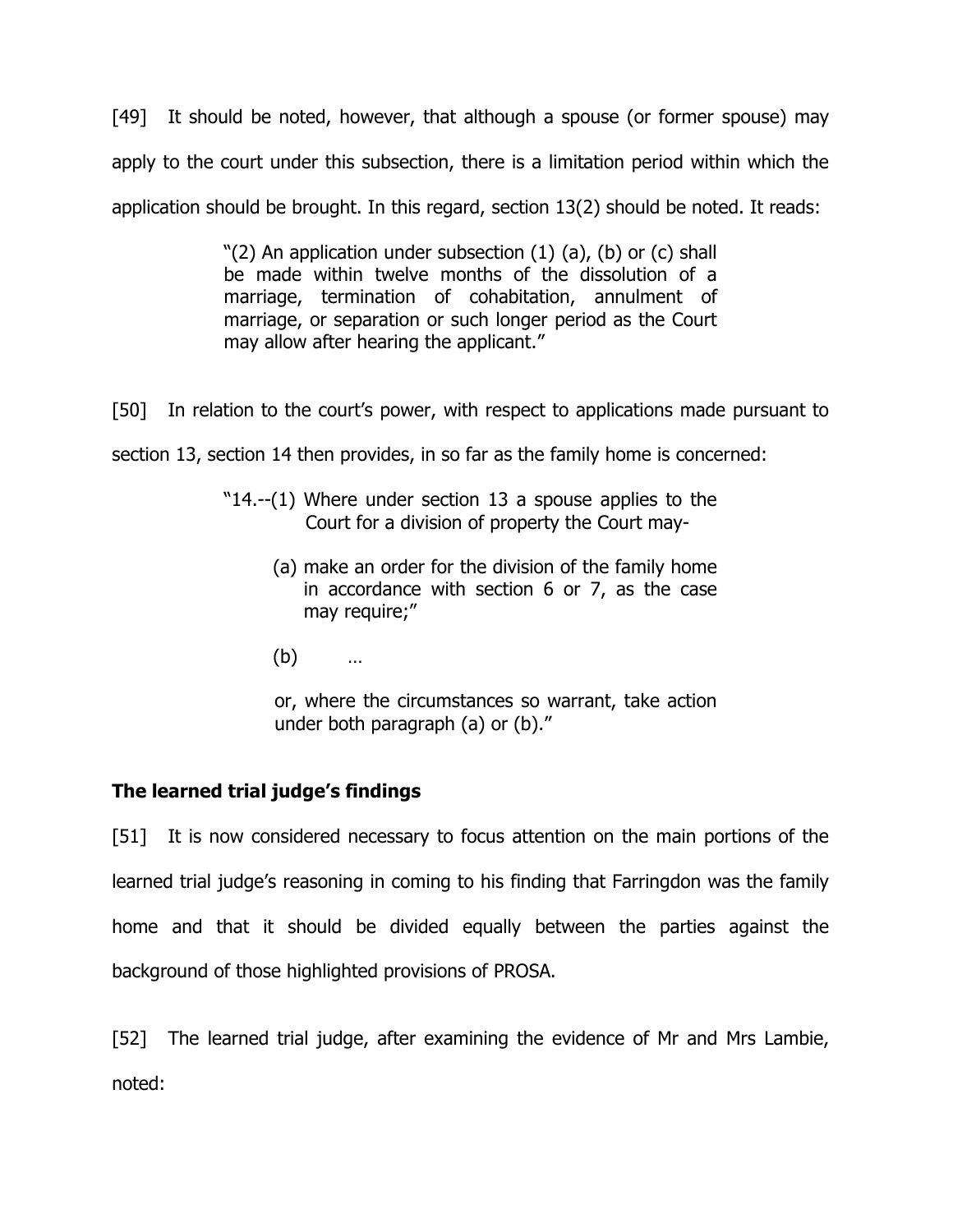"Even though the parties were both present at the hearing for cross examination it is always difficult to determine the truth when the evidence is so divergent. I found great assistance in the evidence of the supporting witnesses and the documents that were exhibited."

He then proceeded to examine the evidence of Mr Lambie's witnesses, who

themselves, were not cross-examined, and reasoned as follows:

"The question of when Mr. Lambie lived at Farringdon was addressed by Mr. Hugh Levy Attorney-at-Law (in his Affidavit filed [sic] November 26, 2007, where he spoke of visiting the Lambies at Farringdon before and after their wedding. Ms. Verona Hoo spoke of attending social gatherings including birthday parties and anniversary celebrations between 1990 and 2005 at Farringdon. Documents such as the Marriage Certificate and letters from the lawyer were addressed to both parties at Farringdon. In fact even Mrs. Lambie's own document, the agreement of October 1995 between the Lambies and Irma Tully which was exhibited in her affidavit of 22<sup>nd</sup> April 2008 states the joint address of the parties as Farringdon.

In fact, the documents exhibited both in relation to Ms. Tully and a loan obtained from Workers Savings and Loan Bank in 1998 for use in their business, indicate that there was a level of partnership between the parties. As a result on a balance of probabilities I prefer Mr. Lambie's evidence that Farringdon was the family home.

Consequently I find that Farringdon was the family home. I accept that the parties lived in that house before and after the marriage. I accept that Mr. Lambie contributed financially and otherwise to the building of the house and it was the principal family residence for the duration of the marriage. I do not accept that the construction and maintenance of the house was Mrs. Lambie's private project and that she had no input from Mr. Lambie.

Having found that Farringdon is the family home the provisions of the Property (Family [sic] Rights of Spouses) Act have to be applied to this case. The fact that Farringdon was owned by Mrs. Lambie before the parties [sic] means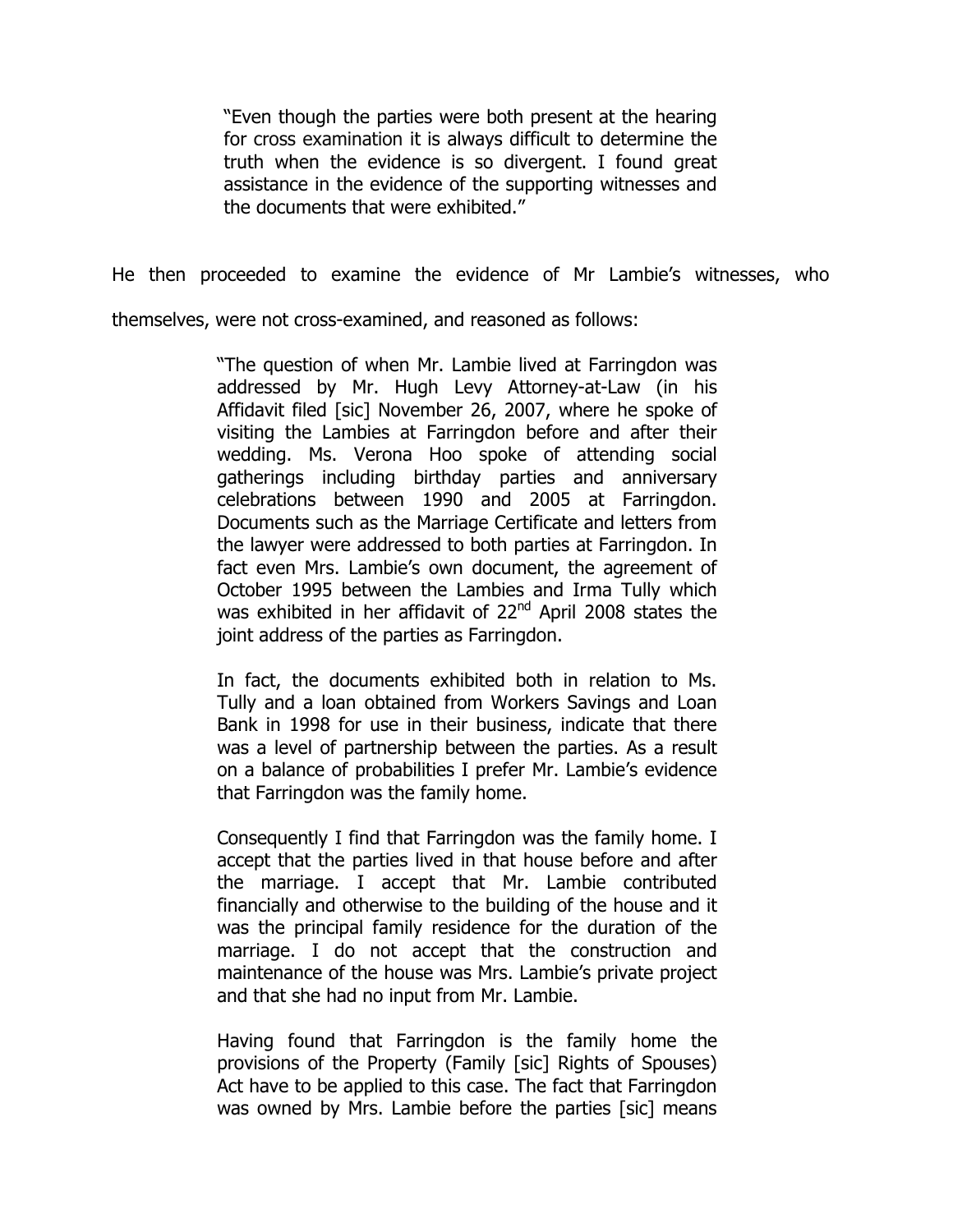that the Court should consider whether this is a proper case for a variation of the equal share rule."

[53] It is seen clearly from this reasoning that the learned judge concluded that Mr Lambie was entitled to a half share in Farringdon on the basis that it was the family home as he found it to be. In effect, he gave due regard to section 6 of PROSA (albeit without directly saying so) and that explained his action in examining whether the equal share rule should have been departed from as is provided for under section 7. He stated it thus:

> "The equal share rule should only be departed from for good reason This view is set out in White v White [2000] 2 F.L.R. 981 and more recently, elegantly set out by McDonald-Bishop J (Ag) in **Graham v Graham.**

> No good reason has been presented to vary the equal share rule and therefore Farringdon ought to be equally divided between the parties."

[54] In turning to consider the complaints of Mrs Lambie concerning the learned judge's findings of fact and law as stated in paragraph [41] above, it must be stated at this juncture that it is accepted that this court ought not to disturb the learned judge's findings of fact unless they are inconsistent with the evidence and/or plainly unsound (see Thomas v Thomas [1947] AC 484). So issues of pure fact that rested on the credibility of the parties would have fallen within the exclusive purview of the learned judge and so would not, without more, provide a basis for this court to interfere with his findings.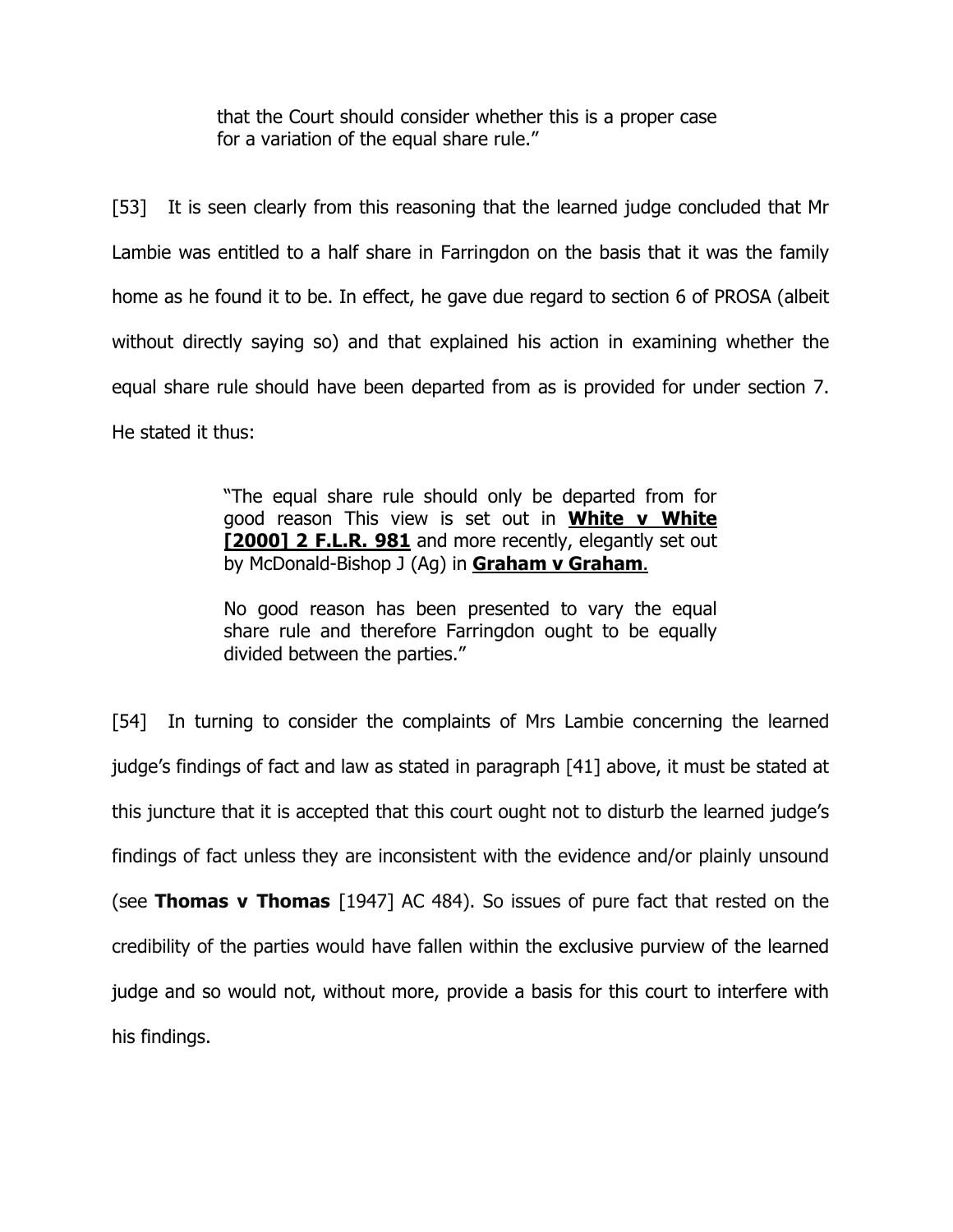[55] Different considerations, however, apply to the ultimate finding that Farringdon was the family home. That finding involves a mixed question of both fact and law as to whether the statutory definition has been satisfied. Therefore, it is open to this court to interfere with his findings of law on this issue if the circumstances so warrant.

[56] What is palpably missing from the learned judge's analysis, and which has given Mrs Lambie a meritorious basis for her complaint, is his treatment of the 'ownership element' in the statutory definition of the family home. It does appear, as advanced on behalf of Mrs Lambie, that the learned judge only applied the 'residence test' in determining whether the property was the family home and had failed to take into account the 'ownership' component of the definition up to the point he declared it to be so. For Farringdon to qualify as the family home, it must satisfy all the elements of the statutory definition and one of those elements is that it must be "*wholly owned* by either or both of the spouses". The fulfillment of the 'residence test' is, therefore, not the only criterion for a dwelling house to qualify as a family home within the meaning of PROSA.

[57] There is undisputed evidence in this case, which was the evidence before the learned trial judge, that long before the separation of the parties, the filing of the divorce petition and the filing and hearing of the applications for division of property, the registered owners of the property had been Mrs Lambie and Mr Harris. They hold (and have done so since 1997) both the legal and, presumptively, the beneficial interest in the property as joint tenants. This means that up to the time of the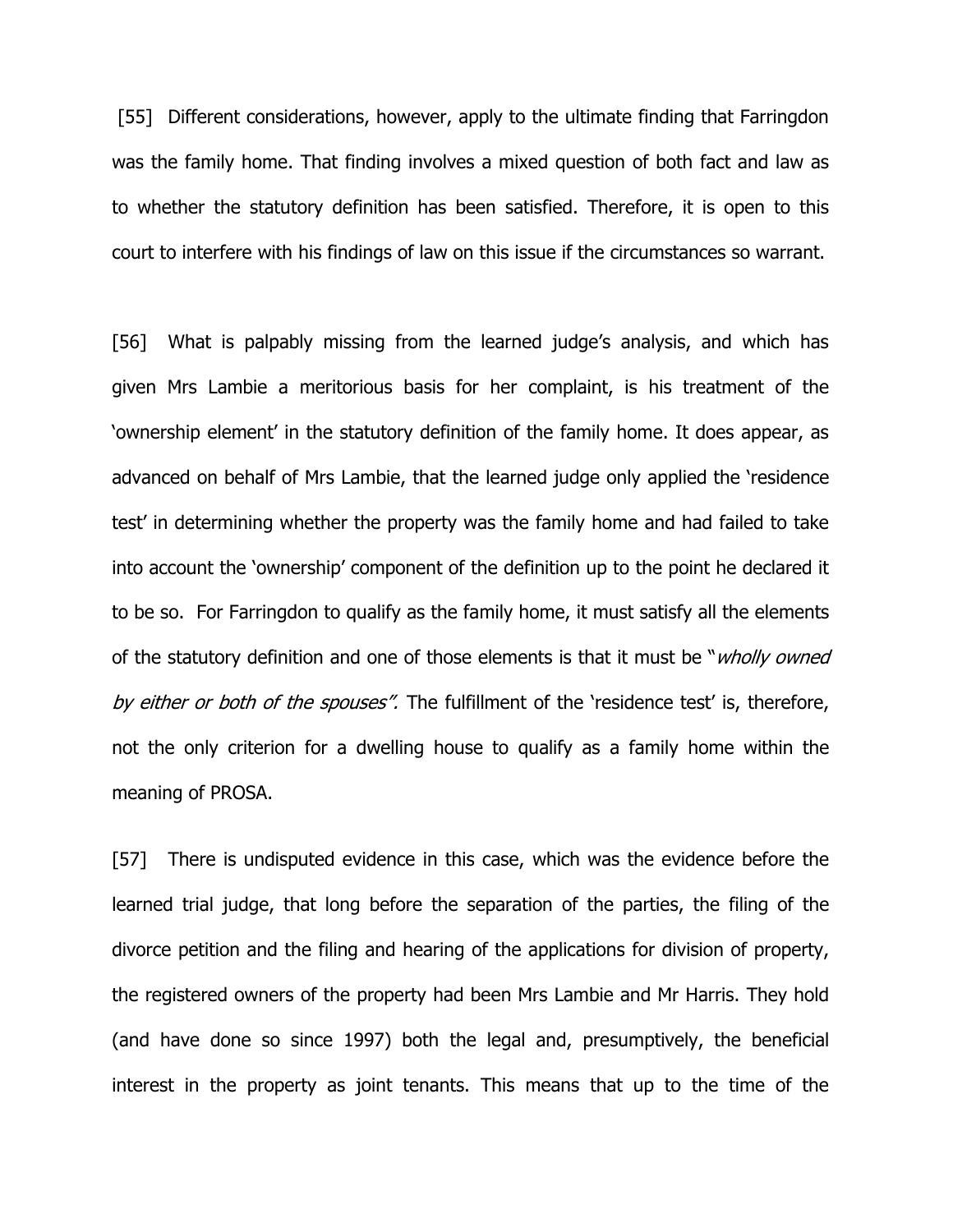consideration of the application by the learned trial judge, Farringdon was not, prima facie, wholly owned by both or either of the spouses within the statutory prescription. The interest of Mr Harris, as a registered co-owner, therefore, loomed large on the evidence to be considered by the learned trial judge before he could have properly arrived at the ultimate finding of fact and law that the property was the family home within the meaning of PROSA.

[58] Having failed to deal directly, or demonstrably so, with the question of ownership, the learned trial judge seems to have fallen into error in simply concluding, as he did, that he "preferred Mr. Lambie's evidence that Farringdon was the family home". This is so because nothing that Mr Lambie and/or his witnesses might have said would have relieved the learned trial judge of his duty to independently and objectively examine the evidence, as judge of the law, to see whether the property fits within the legal definition of family home. It was not simply a matter of who resided there, the nature and quality of the residence and/or who had contributed to its construction and maintenance; residence and contribution, without more, do not convey ownership in property. He had to demonstrate on his reasoning the basis on which he accepted Mr Lambie's case that Farringdon was the family home within the full legal meaning of the term.

[59] Mr Harris' title, as a registered proprietor, was not displaced, without more, by those assertions of Mr Lambie in his affidavit that Farringdon was the 'matrimonial home'. When those affidavits were filed along with the application, and by the time of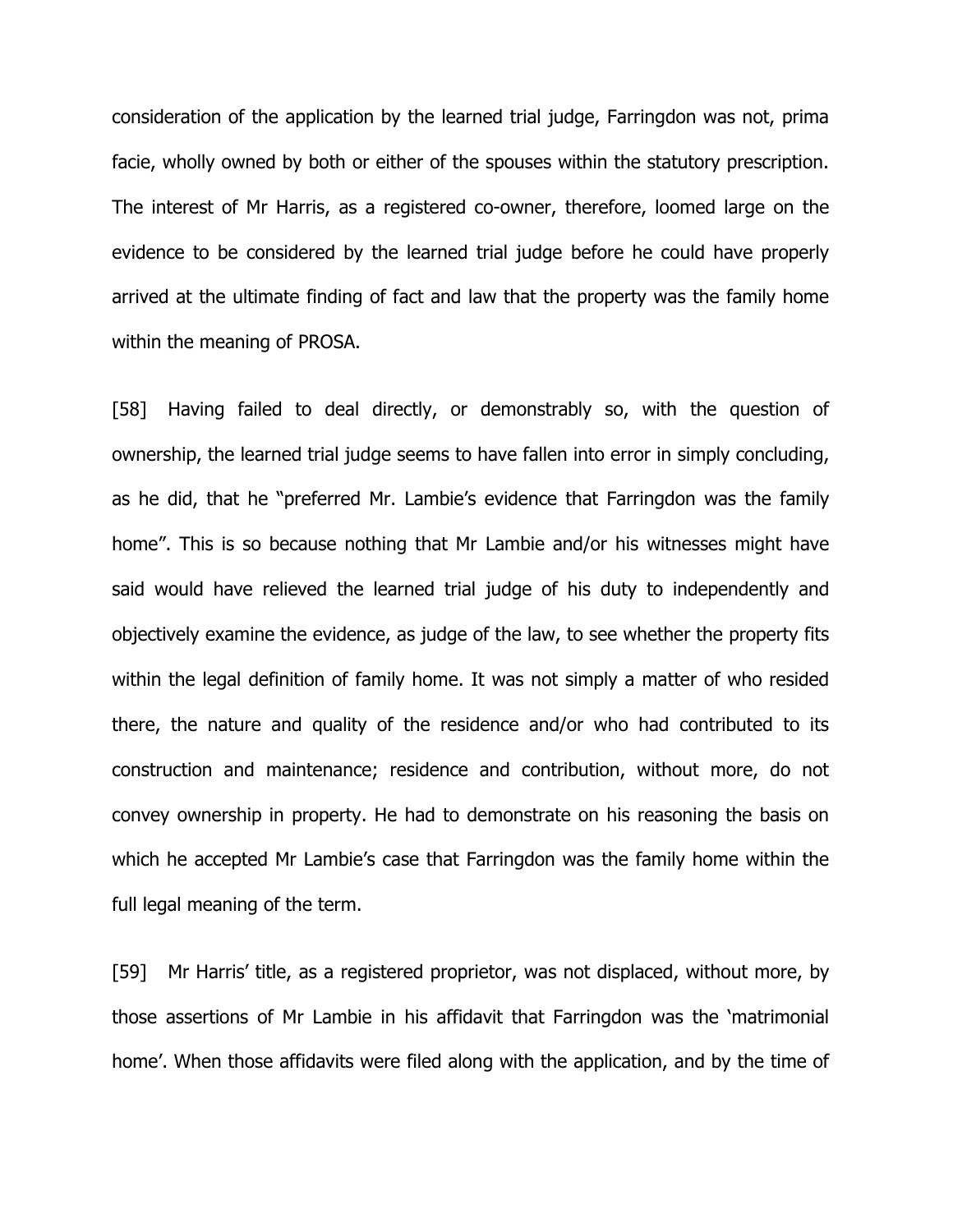the hearing, Farringdon was not, on the face of it, the family home within the statutory meaning of the term.

[60] Indeed, contrary to what Mr Dabdoub argued, up to the point at which the learned trial judge decided that Farringdon ought to be divided equally between the Lambies, he had not yet factored into the equation the interest of Mr Harris. Also, when he examined the question whether any good reason existed to vary the equal share rule, he, apparently, gave no consideration to the registered interest of Mr Harris as a third party in the scheme of things. It was after declaring that the Lambies were entitled to equal share in the family home that he then said:

> "The interest of Mr. Neil Harris has to be determined. Section 8 (3) of the Property Rights of Spouses Act gives the Court the power to set aside any transaction for the **family home** entered into without the permission of the other spouse. The Act allows for a bona fide purchaser for value without notice to be protected. There is no evidence that Mr Harris is a bona fide purchaser. In fact his relationship to the parties would exclude him from such a description.

> Therefore, I am of the view that the transaction should be set aside and the Order sought by Mr Lambie should be granted."

[61] It is patently clear that Mr Harris' interest was not dealt with as part of the analysis concerning whether the property was the family home, or more particularly, in relation to the question of its ownership. Nowhere did the learned judge declare, as Mr Dabdoub contended, that in 1997 at the time of the transfer, Farringdon was the family home and give his reasons in law for saying so. It is Mr Dabdoub who has advanced this as an argument in favour of the finding but, regrettably, the learned trial judge did not indicate that to have been part of his contemplation or his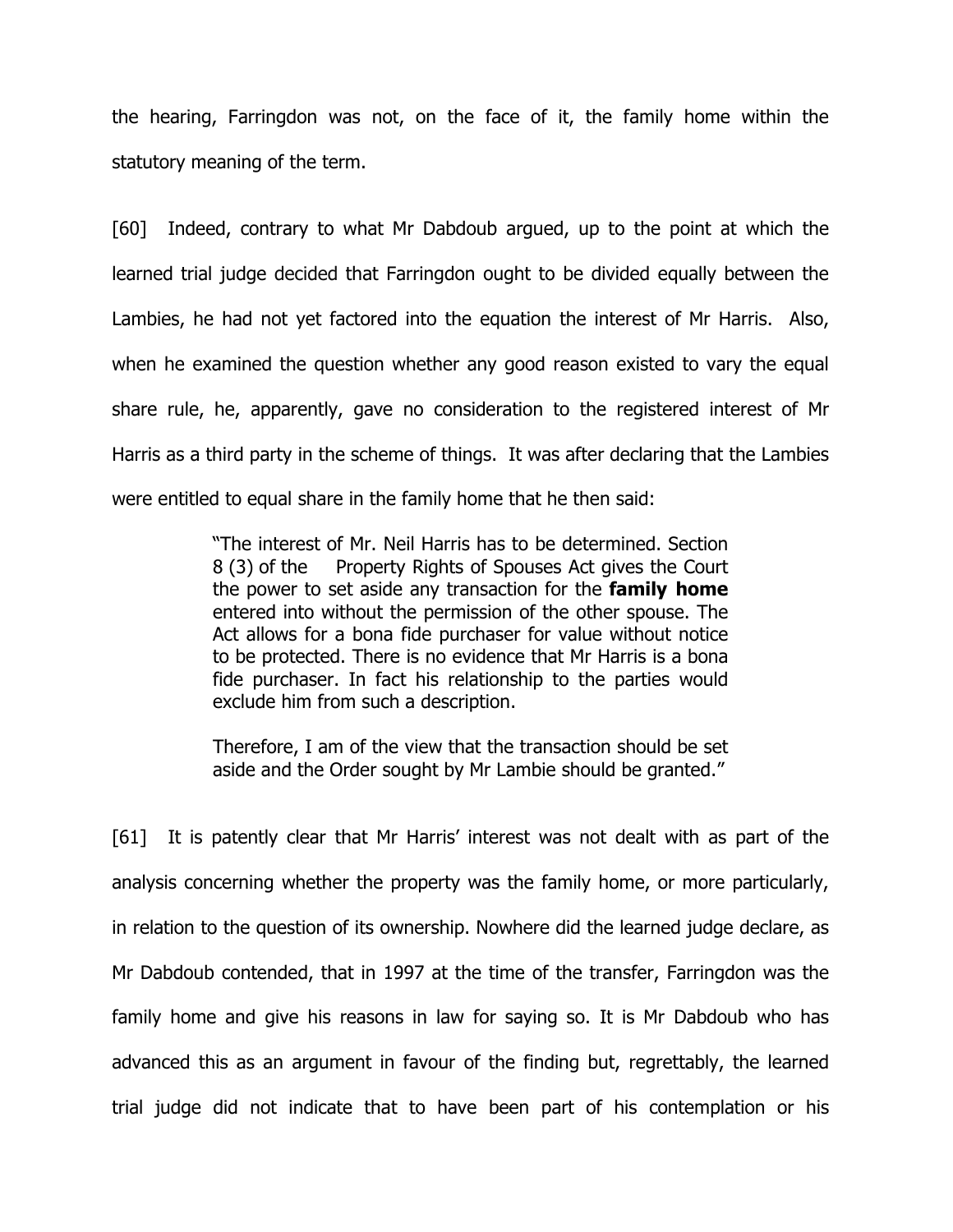conclusion. Mr Harris' interest seemed to have been contemplated merely in relation to the application for an order that the transfer to him be set aside. There was no express finding by the trial judge of any dealing with the property by Mrs Lambie to defeat Mr Lambie's interest when the transfer was effected as Mr Lambie had alleged. He merely found that Mr Harris was not a *bona fide* purchaser for value.

[62] The issue concerning ownership was a relevant fact in issue, as a matter of law, and so judicial determination of the question was required before the property could have been declared to be the family home within the meaning of PROSA. It does appear that the approach taken by the learned trial judge might not have been appropriate because up to the point he decided that the property should have been divided in equal shares between Mr and Mrs Lambie on the basis that it was the family home, it was, prima facie, not wholly owned by any of the Lambies or jointly by them.

[63] I am propelled to the conclusion that the learned trial judge fell into error in finding that Farringdon was the family home within the meaning of PROSA and for the purposes of the application of PROSA when the issue of ownership was not resolved. There is thus merit in Mrs Lambie's complaint that the learned trial judge erred when he found that Farringdon was the family home within the definition of section 2(1) of PROSA.

[64] Ground one of the appeal, therefore, succeeds.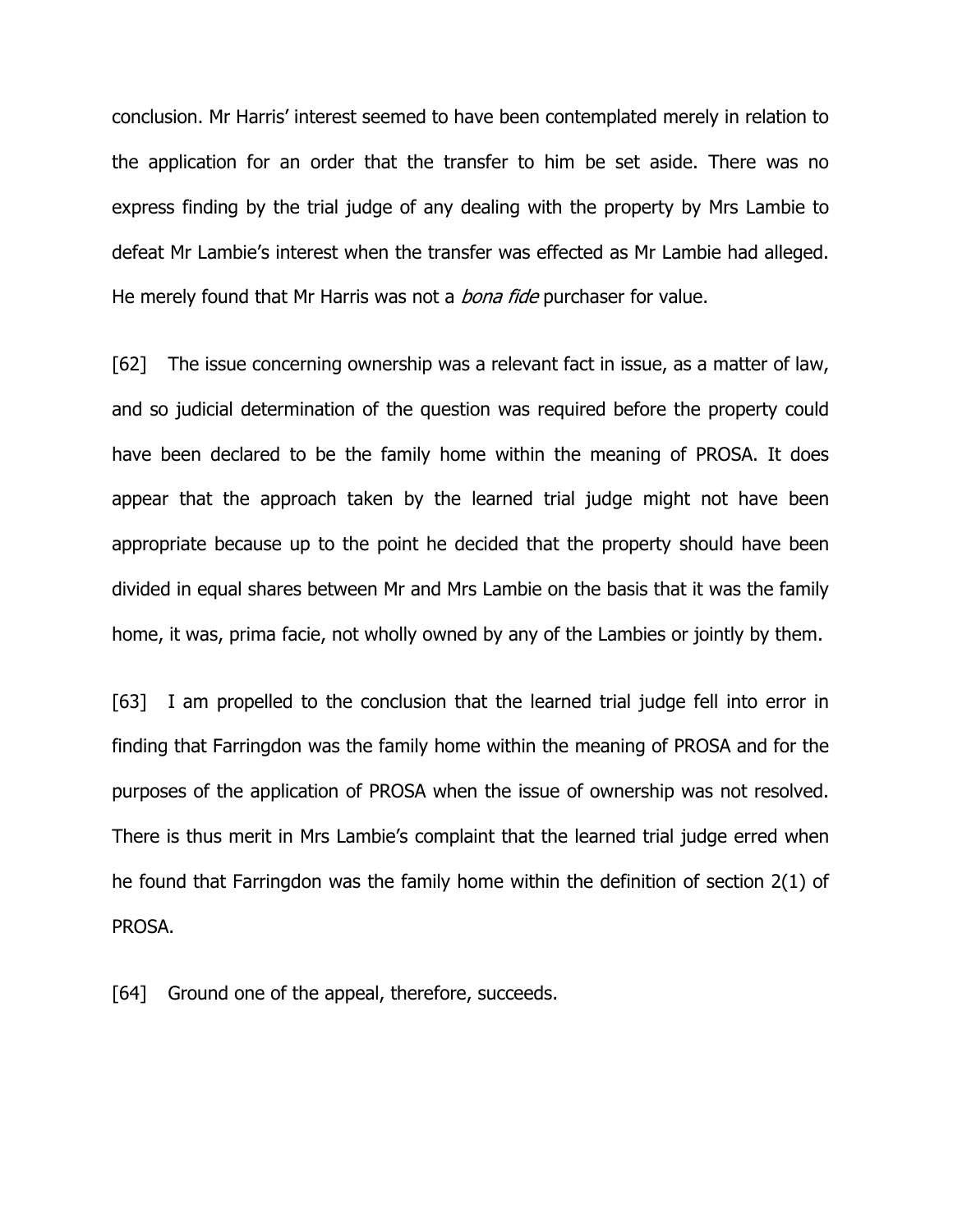#### Ground two

# Whether the learned trial judge erred in setting aside the registered transfer to Mr Harris

#### **Submissions**

[65] Mrs Lambie's contention on ground two is that the learned trial judge erred in law in setting aside the transfer to Mr Harris. Part of the submissions advanced on Mrs Lambie's behalf (this time by Dr Williams) was that when the Act came into operation on 1 April 2006, the property in question was not the family home and that at the time of the hearing of the application, that remained so. So, the learned trial judge in declaring Farringdon to be the family home and setting aside the transfer executed by her in 1997 because the consent of Mr Lambie had not been obtained had given retrospective effect to section 8(3).

[66] Dr Williams argued further that at the time of the transfer in 1997, the requirement for consent by virtue of PROSA did not exist because the Act was not yet passed. According to him, Mrs Lambie had a right to dispose of her property as a *feme* sole under the Married Women's Property Act (section 3(1)(b) which was the applicable statute at the time). Under that statute, he argued, Mrs Lambie did not need the consent of Mr Lambie to dispose of her property and so she would have acted lawfully within the terms of the applicable law. Therefore, the learned trial judge, in applying PROSA retrospectively, had rendered Mrs Lambie's lawful act done under the Married Women's Property Act unlawful.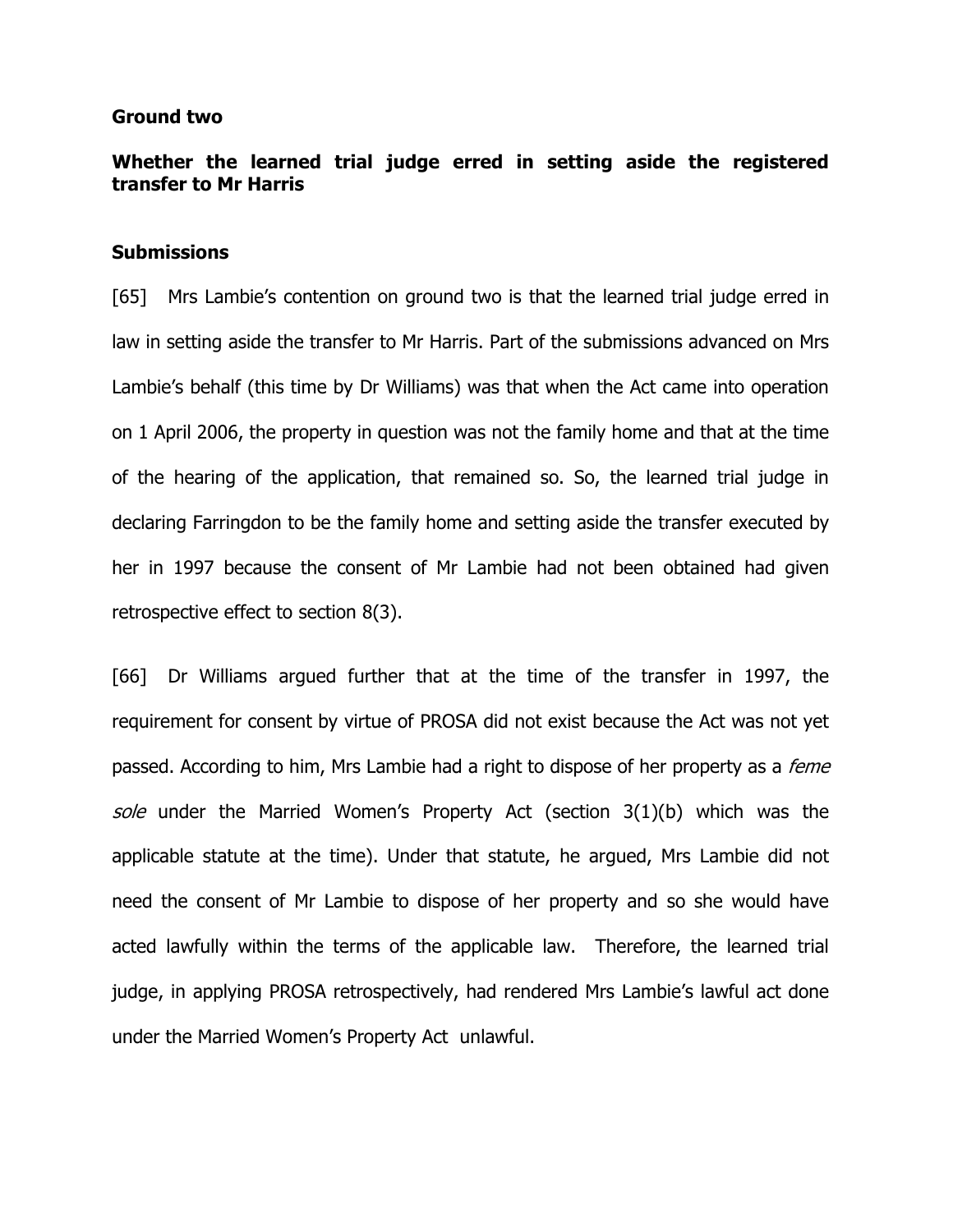[67] Learned counsel further maintained that to give PROSA retrospective effect, by declaring Farringdon to be the family home and depriving Mr Harris of a vested proprietary right that had existed for almost a decade before the passing of the Act, was unfair and unjust and could never have been the intention of Parliament. In support of his arguments, he relied heavily on the case of **Wilson v First County Trust Ltd** [2003] 4 All ER 97, a case cited by this court in **Brown v Brown** [2010] JMCA Civ 12.

[68] Based on these submissions, Mrs Lambie has challenged the order of the learned trial judge on the basis that, in applying PROSA retrospectively to defeat Mr Harris' interest, the learned trial judge failed to apply the presumption against interference with vested rights.

[69] Mr Dabdoub, in his response, relied on the authority of **Brown v Brown** to argue that PROSA does have retrospective effect and that even though the transfer was effected before the passing of the Act, the Act would still operate to affect it. His argument is that the property was wholly owned by Mrs Lambie before the transfer to Mr Harris and herself. Furthermore, from the moment the parties got married and lived in the house, it had become the family home because the Act has retrospective effect.

[70] Mr Dabdoub maintained further that the fact that PROSA has retrospective effect means that Mrs Lambie could not have transferred the property without Mr Lambie's consent and so when she did so, that transfer was liable to be set aside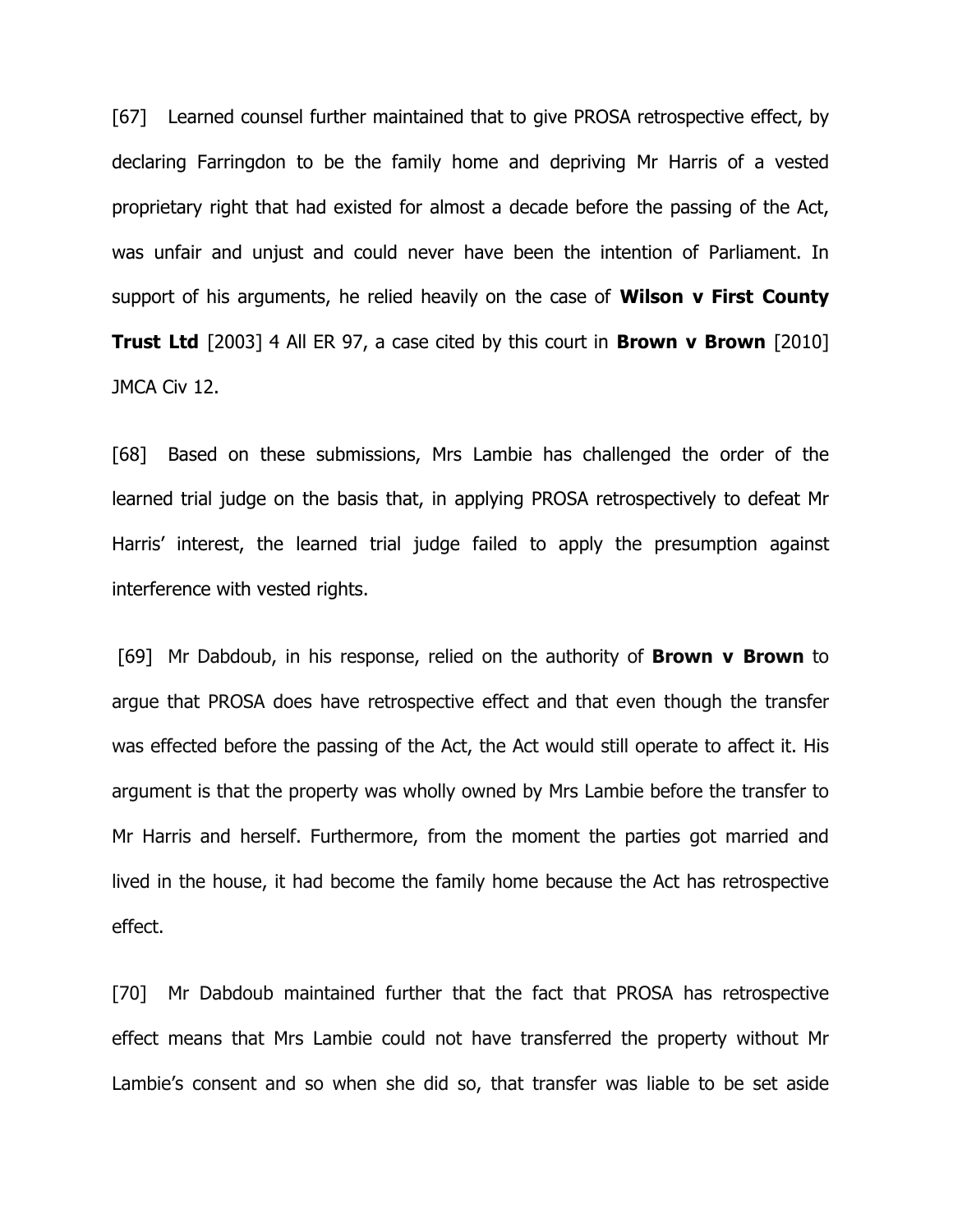under section 8(3). According to him, it would be unfair to deprive Mr Lambie of an interest in the property. Fairness, he said, would dictate that this court does not depart from **Brown v Brown.** Therefore, the learned trial judge was correct to find that the transfer was null and void.

[71] Dr Williams, in countering that argument, responded that in **Brown v Brown** the Court of Appeal did not say that all provisions of PROSA are retrospective. He noted, in particular, the dicta of Morrison and Phillips JJA in which it was indicated that some sections of the statute do have only prospective effect.

## Analysis and findings

[72] The arguments presented by both sides have been closely considered and it is found that there is merit in the arguments of Dr Williams made on behalf of Mrs Lambie on more than one basis. Firstly, he is correct in saying that the learned trial judge fell into error when he set aside the transfer to Mr Harris on the basis of section 8(3) of PROSA. The entire section 8 is set out for clarity. It reads:

- "8.- (1) Where the title to a family home is in the name of one spouse only then, subject to the provisions of this Act-
	- (a) the other spouse may take such steps as may be necessary to protect his or her interest including the lodging of a caveat pursuant to section 139 of the Registration of Titles Act; and
	- (b) any transaction concerning the family home shall require the consent of both spouses.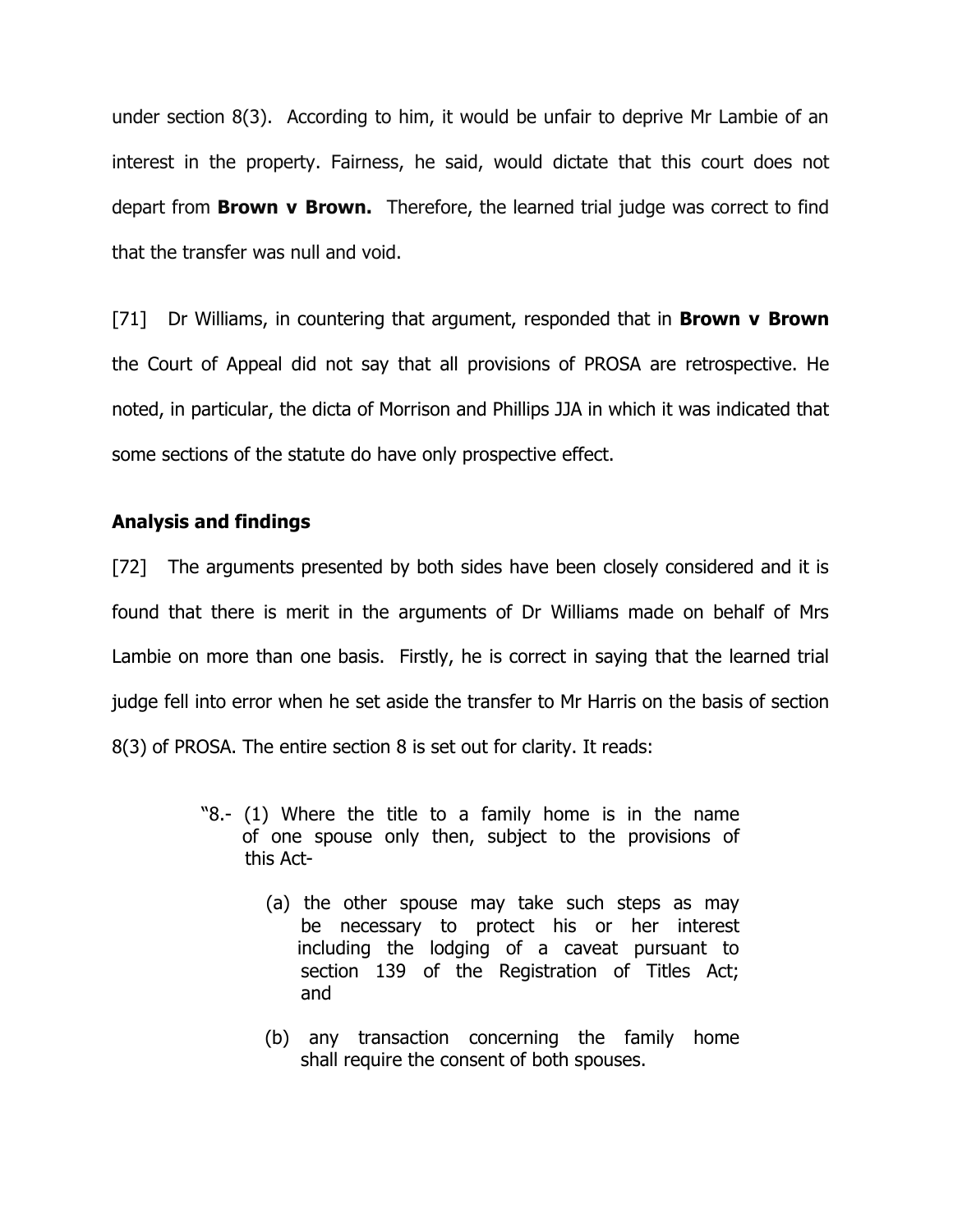(2) The Court may dispense with the consent of a spouse required by subsection (1) (b) if it is satisfied that consent cannot be obtained because the spouse is mentally incapacitated or the whereabouts of the spouse are unknown or consent is unreasonably withheld or for any other reason consent should be dispensed with.

(3) Where one spouse enters into a transaction concerning the family home without the consent of the other spouse then-

- (a) subject to paragraph (b), that transaction may be set aside by the Court on an application by the other spouse if such consent had not been previously dispensed with by the Court;
- (b) paragraph (a) shall not apply in any case where an interest in the family home is acquired by a person as *bona fide* purchaser for value without notice of the other spouse's interest in the family home.

(4) Where by virtue of subsection (3) (b) a transaction cannot be set aside by the Court, the spouse whose interest is defeated shall be entitled to claim, out of the proceeds of the transaction, the value of that spouse's share in the family home."

[73] The whole scheme of section 8 applies to property that is the family home within the meaning of the Act and which is in the name of one spouse only. Section 8 and, particularly subsection 8(3), therefore, would have had no relevance to the application in the absence of a prior correct finding made in law that Farringdon was the family home and that it was wholly owned by Mrs Lambie for the purposes of the operation of section 8(1) of PROSA.

[74] The order setting aside the transfer is also viewed within the context of the arguments concerning retrospectivity advanced by counsel on both sides. It is clear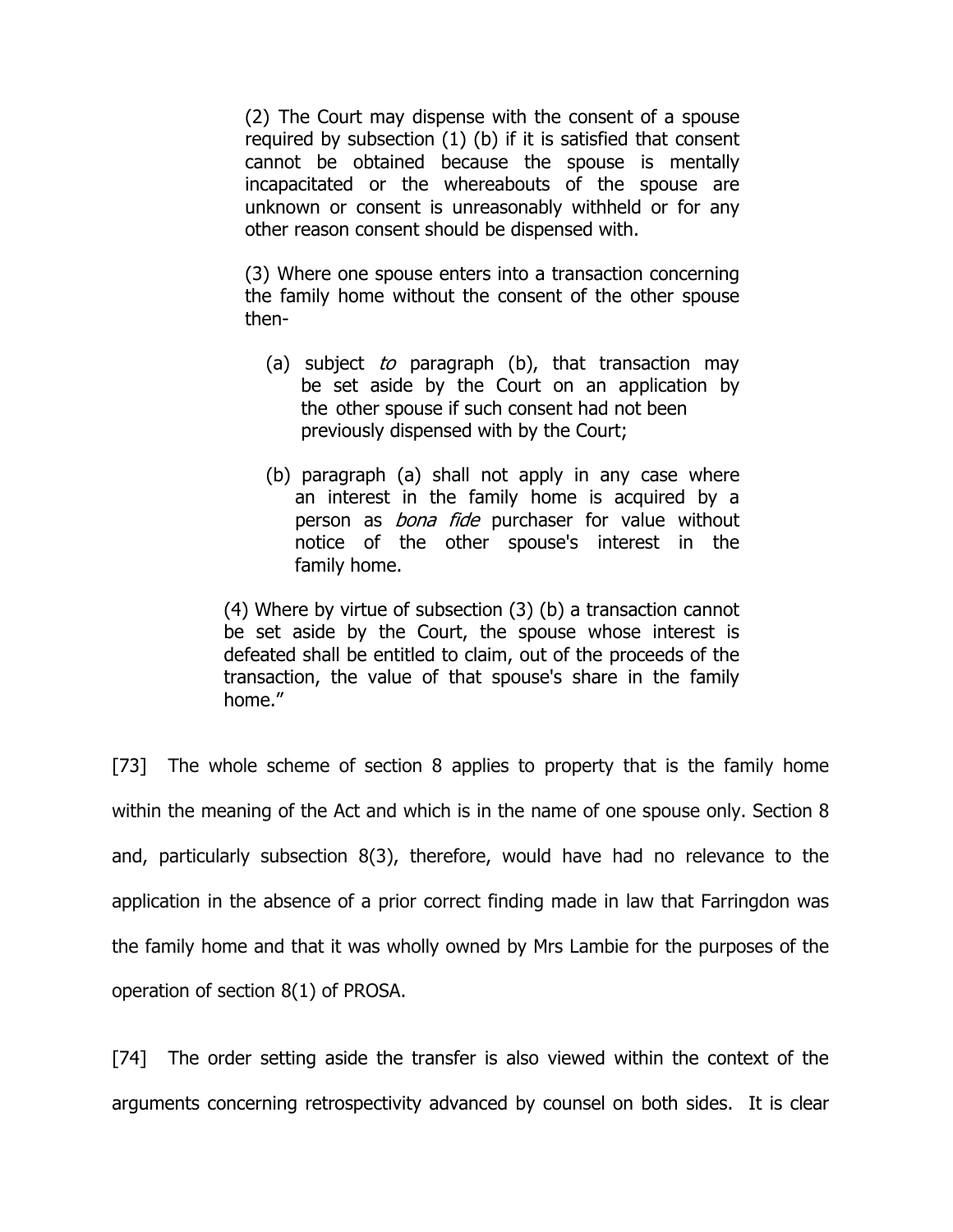that for the learned trial judge to have applied section 8(3) to set aside the transaction, he would have had to apply the Act retrospectively because the transaction was done in 1997 before the statute was passed. At that time, the property rights of Mrs Lambie and Mr Lambie would have been governed by the Married Women's Property Act and the rules and presumptions of common law and equity. Under that regime, the concept of the family home was unknown to the law and there was no statutory regime corresponding to section 8.

[75] The learned trial judge, in arriving at his decision to set aside the transaction done under the pre-existing law, did not indicate, as Dr Williams correctly noted, that he had applied his mind to the principles applicable to giving retrospective effect to an Act of Parliament when there is no express provision for retrospective application. Mr Dabdoub made the interesting point that if the Act is not given retrospective effect, then any action could be taken by a spouse to defeat the interest of the other spouse in the family home and that is a situation that Parliament intended to correct. According to Mr Dabdoub, Parliament has given the court the power to reverse such an action. Mr Dabdoub's point is well appreciated; however, the learned trial judge has not indicated any specific finding relating to the parties' interest in the property in 1997 and/ or concerning Mrs Lambie's motive for making the transfer to Mr Harris. So, his reason for applying section 8(3) retrospectively in the circumstances of the case is not expressed for our benefit.

[76] This argument concerning the omission of the learned trial judge to consider the principles relating to the retrospective application of PROSA is connected to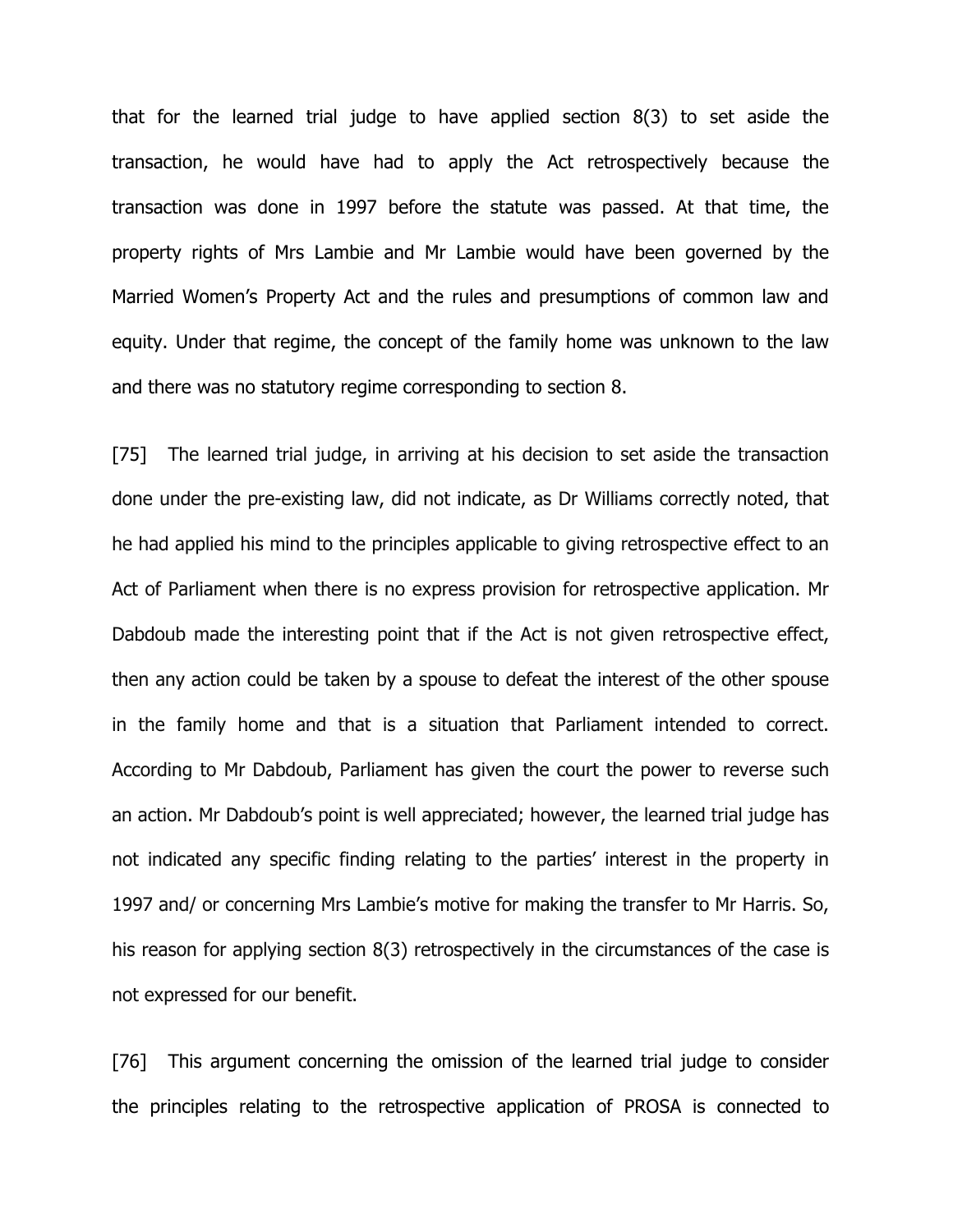another argument advanced on behalf of Mrs Lambie and that concerns the question of fairness. The argument advanced on behalf of Mrs Lambie was that it was unfair for the learned trial judge to apply PROSA retrospectively and to make a decision so that it adversely affected Mr Harris' vested rights that existed before the passing of the Act, without giving him an opportunity to be heard.

[77] The issue of fairness is a profound one in treating with the question whether an enactment should be given retrospective application. The authorities have, indeed, shown that whilst the presumption against the retrospective operation of legislation is not unqualified, there is an underlying rationale for the presumption. The rationale is fairness. This was stated by Staughton  $LJ$  in Secretary of State for Social Security

and Another v Tunnicliffe [1991] 2 All ER 712. His Lordship opined at page 724:

"…the true principle is that Parliament is presumed not to have intended to alter the law applicable to past events and transactions in a manner which is unfair to those concerned in them, unless a contrary intention appears. It is not simply a question of classifying an enactment as retrospective or not retrospective. Rather it may well be a matter of degree — the greater the unfairness, the more it is to be expected that Parliament will make it clear if that is intended."

[78] The law on this point was diligently distilled and helpfully summarised by Morrison JA in **Brown v Brown** in paragraphs  $[64]$  –  $[69]$  of the judgment. After providing an overview of the dicta from several authorities, including L'Office Cherifien des Phosphates v Yamashita Shinnihon Steamship Co Ltd [1994] 1 All ER; Wilson v First County Trust Ltd [2003] 4 All ER 97 and Secretary of State for Social Security v Tunnicliffe, Morrison JA set out in paragraph [69] of his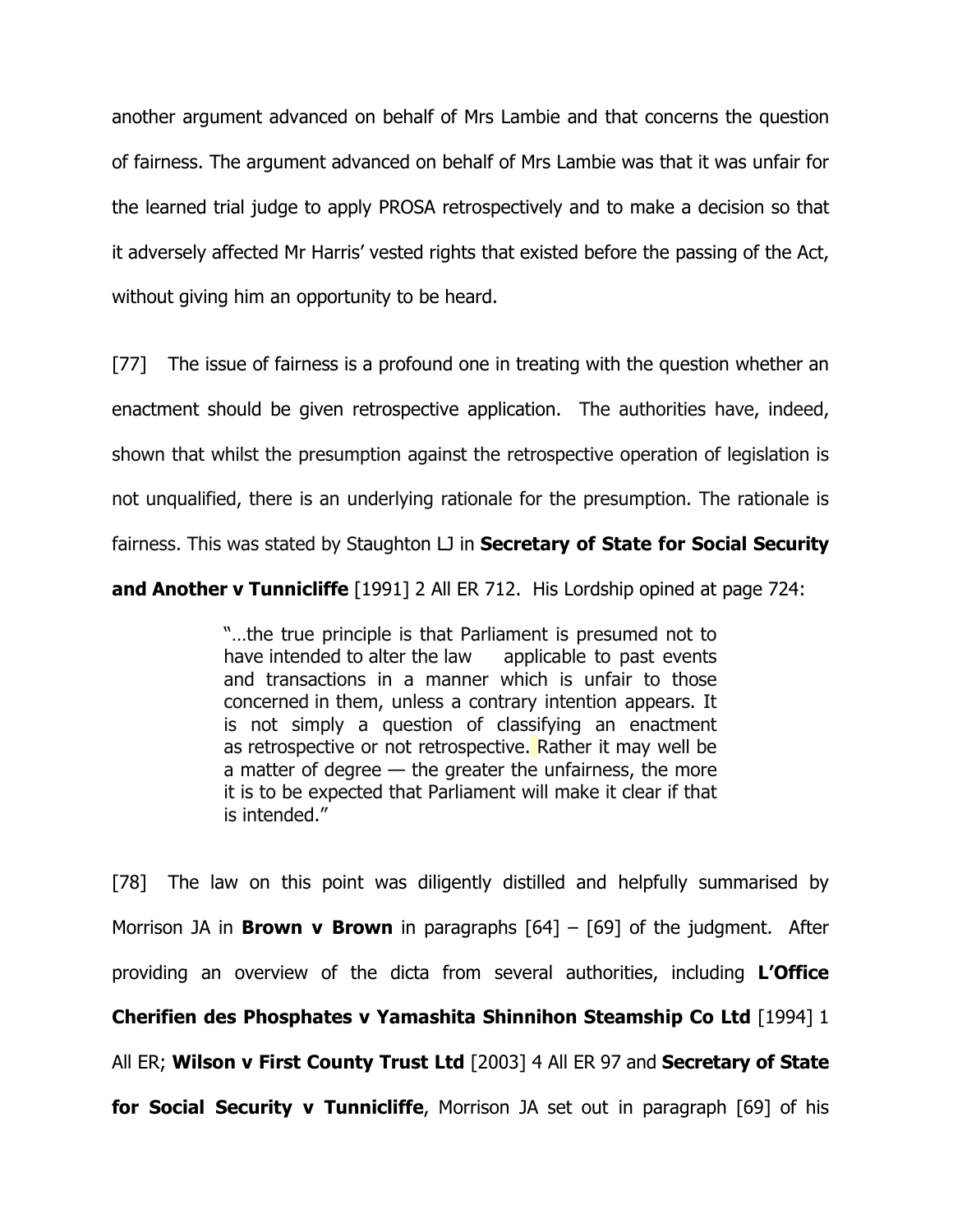judgment what he saw as the proper approach and the principles that are applicable in determining whether a statute should be given retrospective effect. The relevant portions of that paragraph state:

- "(iv) Unless it appears plainly or unavoidably from the language of the Act, or by necessary implication, that it was intended to have retrospective effect, there is at common law a prima facie rule of construction against retrospectivity, that is to say that the court is required to approach questions of statutory interpretation with a disposition, in some cases a very strong disposition, to assume that a statute is not intended to have retrospective effect.
	- (v) The prima facie rule of construction is based on simple fairness, thus giving rise, whenever questions of retrospectivity arise, to a single, indivisible question, which is would the consequences of applying the Act retrospectively be so unfair that Parliament could not have intended it to be applied in this way."

[79] The learned trial judge's failure to expressly consider these principles when he proceeded to set aside the transfer to Mr Harris on the basis of section 8(3), regrettably, leads one to conclude that he might have failed to first adequately instruct himself in law in applying that provision of PROSA. In my view, the learned trial judge, before proceeding to apply section 8(3), retrospectively, and setting aside the transfer on the basis of that provision, ought to have demonstrably resolved the issue as to the interests of the relevant parties in the property at the time of the transaction in 1997, and up to the date of their separation, against the background of the relevant principles of law.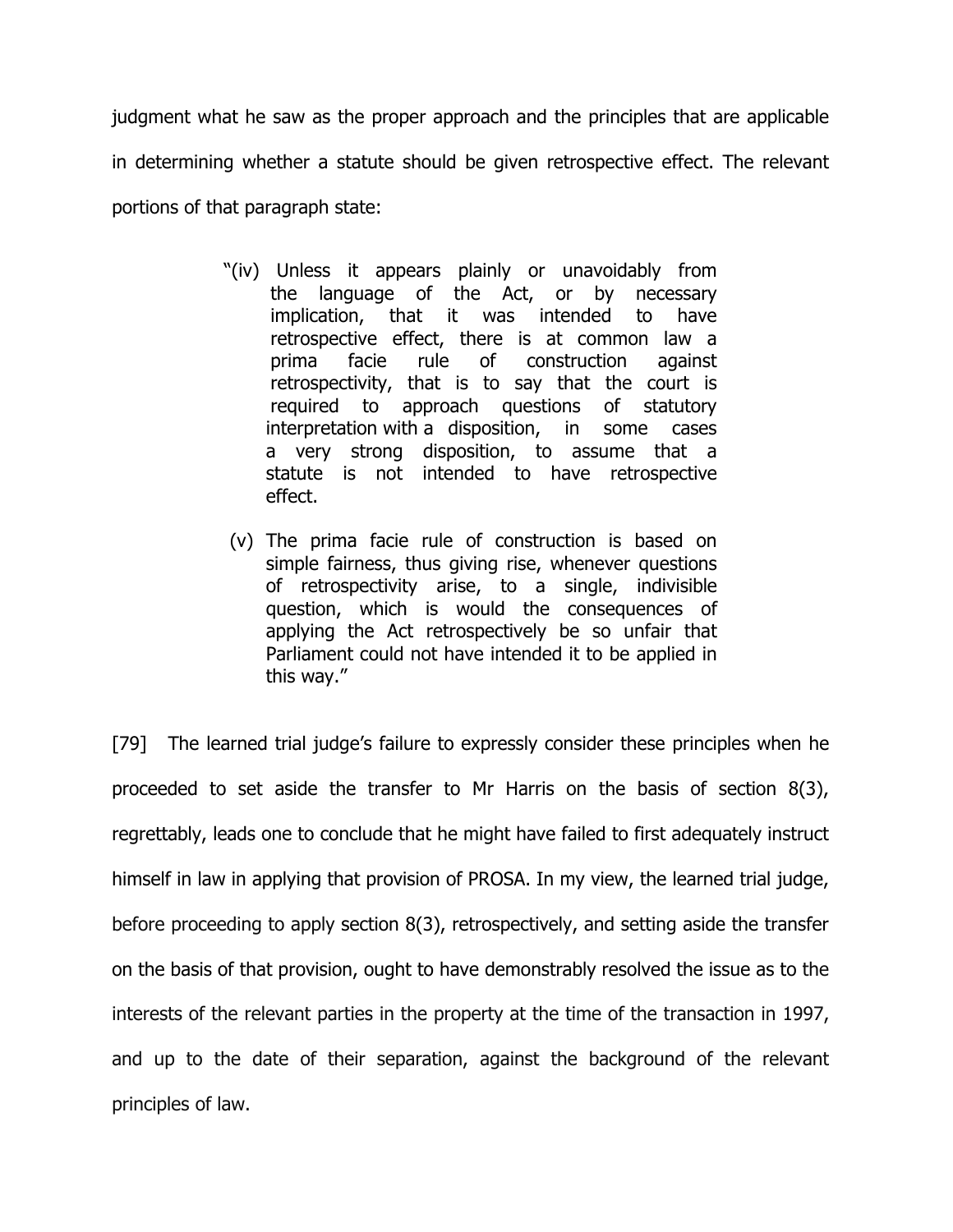#### Unfairness to the third party co-owner

[80] It was also contended on behalf of Mrs Lambie, in advancing her arguments in relation to ground two, that not only was the retrospective application of PROSA unfair but that the order was unfairly made in the absence and without the knowledge of Mr Harris. Mr Dabdoub, however, argued among other things, that it would have made no difference to the findings of the learned trial judge because Mr Harris was not a bona fide purchaser for value.

[81] The argument of Mr Dabdoub is, however, rejected for the reasons that will now be outlined. Mr Harris has a vested interest and rights as registered proprietor of the property. As such, he has all the rights and privileges bestowed on him by virtue of the Registration of Titles Act, one such privilege being the inviolability or indefeasibility of his title in the absence of fraud. So, as a registered owner, he is the legal and presumptive beneficial co-owner with Mrs Lambie until and unless good ground is shown in law to deprive him of his interest in the property. The fact that he was a registered proprietor of Farringdon before the passing of PROSA, and was so during the course of the marital union, rendered it even more reasonable and fair that he be given an opportunity to be heard or, at least, to be notified that a decision could have been made that would be adverse to him. The principles of natural justice require it.

[82] The need for Mr Harris to have had notice of the proceedings would have arisen also from the remedies sought by Mr Lambie not only in relation to PROSA but from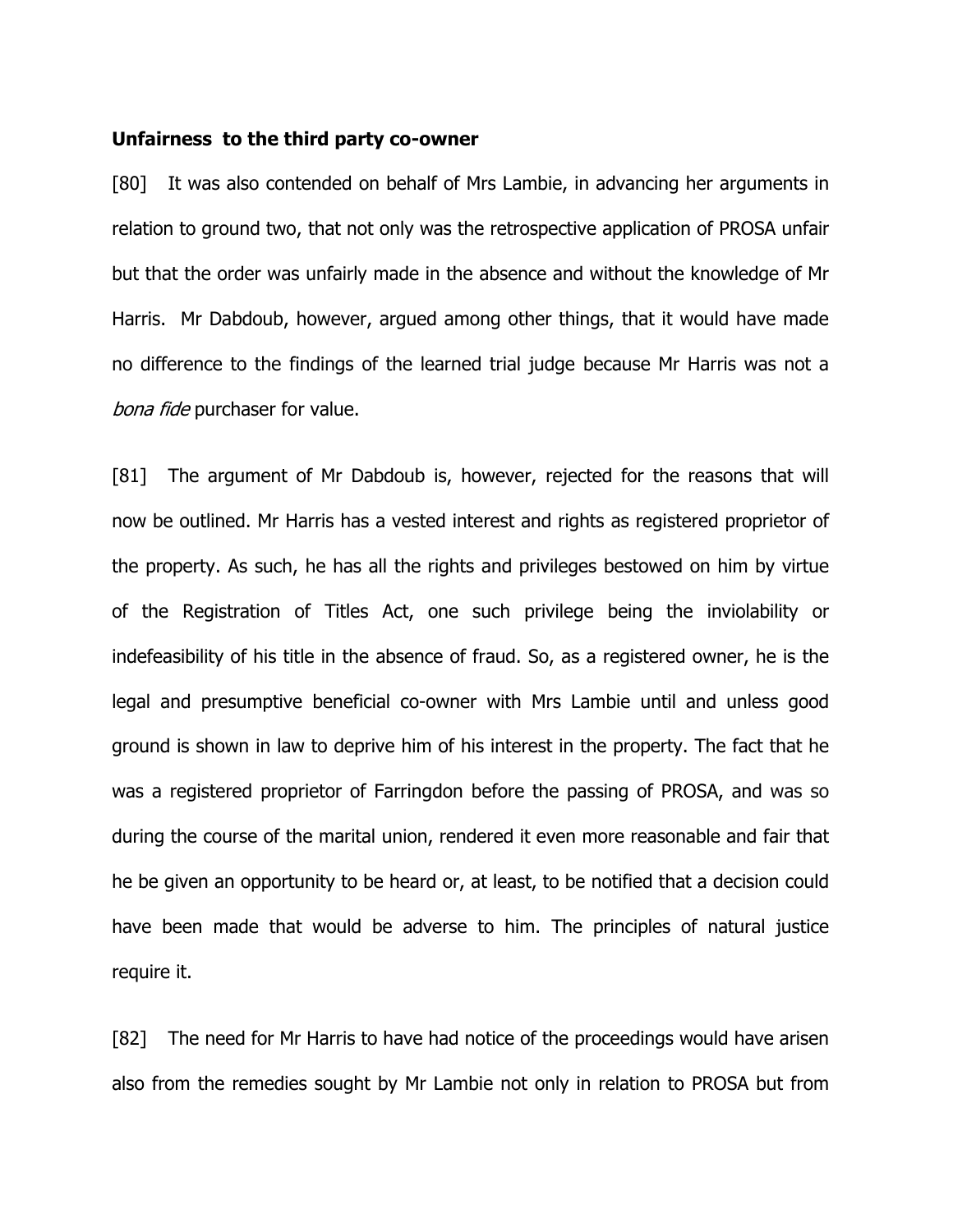those he was seeking in equity. It is seen that on the second application, Mr Lambie was claiming the existence of a trust in his favour. He maintained that Mrs Lambie held the property on trust for him. The certificate of title shows that Mrs Lambie and Mr Harris are the registered joint tenants. However, in the case of a joint tenancy there is no separate and distinct share in the property to be held wholly by one joint tenant. Based on the fundamental principle applicable to joint tenancy, Mrs Lambie holds everything with Mr Harris and she holds nothing by herself because of the four unities of interest, title, time and possession and there having been no severance of the joint tenancy.

[83] It follows from this that there can be no notion of Farringdon being held in trust solely by Mrs Lambie for the benefit of Mr Lambie in the face of the joint tenancy. Both Mrs Lambie and Mr Harris would be holding the legal estate on trust for the benefit of Mr Lambie (even in part) if he is successful on his claim to a beneficial interest. The issue whether and how the court would treat with Mr Lambie's claim in relation to the property jointly held by Mrs Lambie and Mr Harris remains an issue to be resolved in the court below. So, even on that premise alone, Mr Harris would not merely be an interested third party but a necessary party to the proceedings.

[84] For all the foregoing reasons, it is believed that it was desirable that Mr Harris be joined as a party so that all the matters in the dispute between the Lambies, which also affected him personally, would have been fairly and fully resolved. In the absence of any notes of the proceedings provided to this court, it is not clear whether the question of joining Mr Harris or of notifying him of the proceedings was ever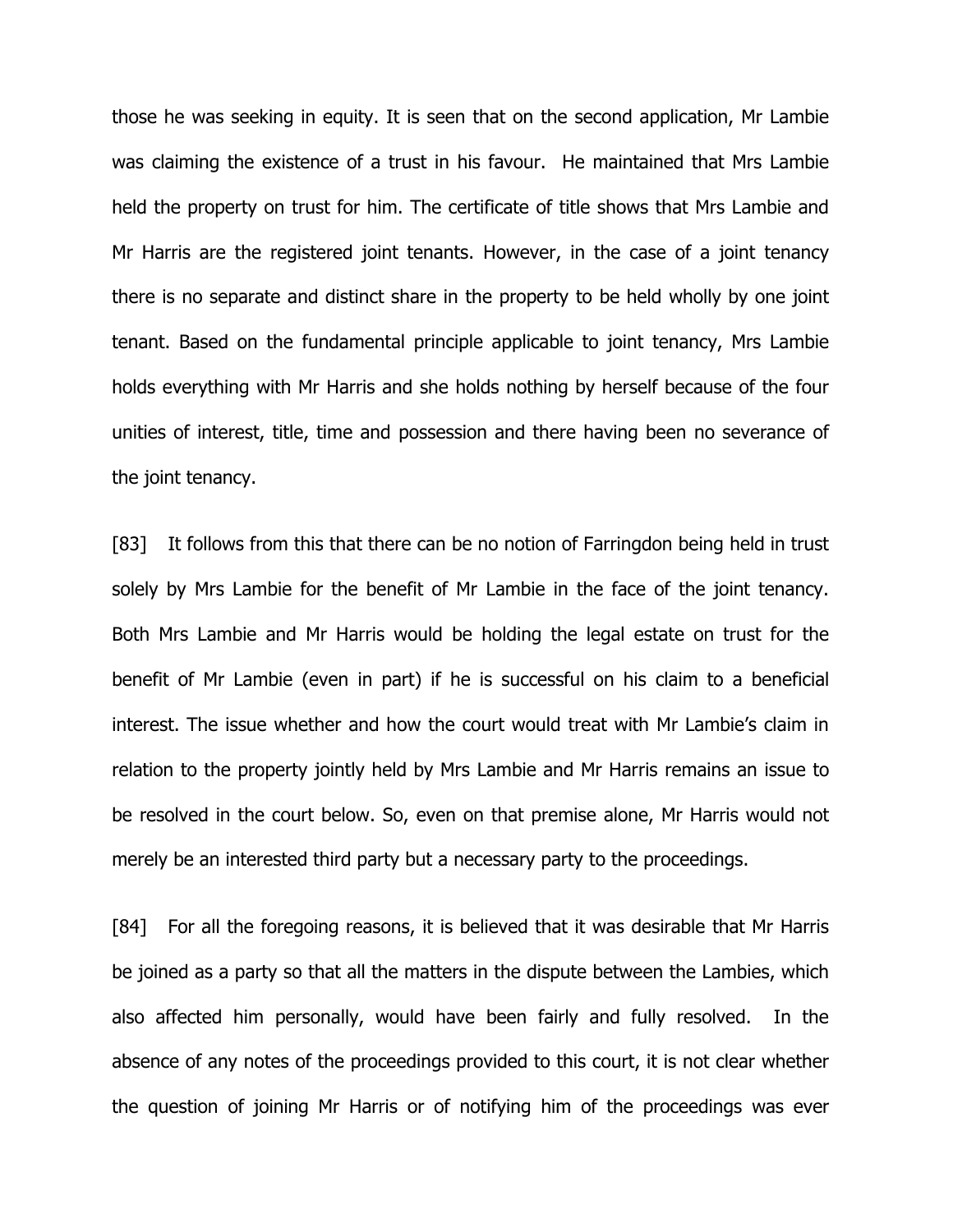raised. Regrettably, counsel appearing for the parties before us could not assist on this because they did not appear below. The issue of fairness in the proceedings below is, indeed, a live one for consideration. This has added some merit to the arguments advanced by Mrs Lambie on ground two of the appeal that the approach of the learned trial judge, in treating with the application and granting the orders he did, was wrong.

[85] Ground two of this appeal, therefore, succeeds.

### Ground three

## Whether the application was irregular having been made outside the limitation period without permission of the court

[86] It was contended on behalf of Mrs Lambie in ground three of her grounds of appeal that the learned trial judge erred in law when he failed to consider that section 13(2) of PROSA prohibited Mr Lambie from making an application for division of property under the statute without the permission of the court.

[87] The submission in support of this is that the parties, having been separated without reconciliation, the application for division of the property should have been made within the 12 month period after separation, as prescribed in section 13(2), unless a separate application for an extension of that time had been successfully made.

[88] Section 13 has already been highlighted in paragraphs [47], [48] and [49] and so its provisions will not be detailed at this juncture. It should be noted, however,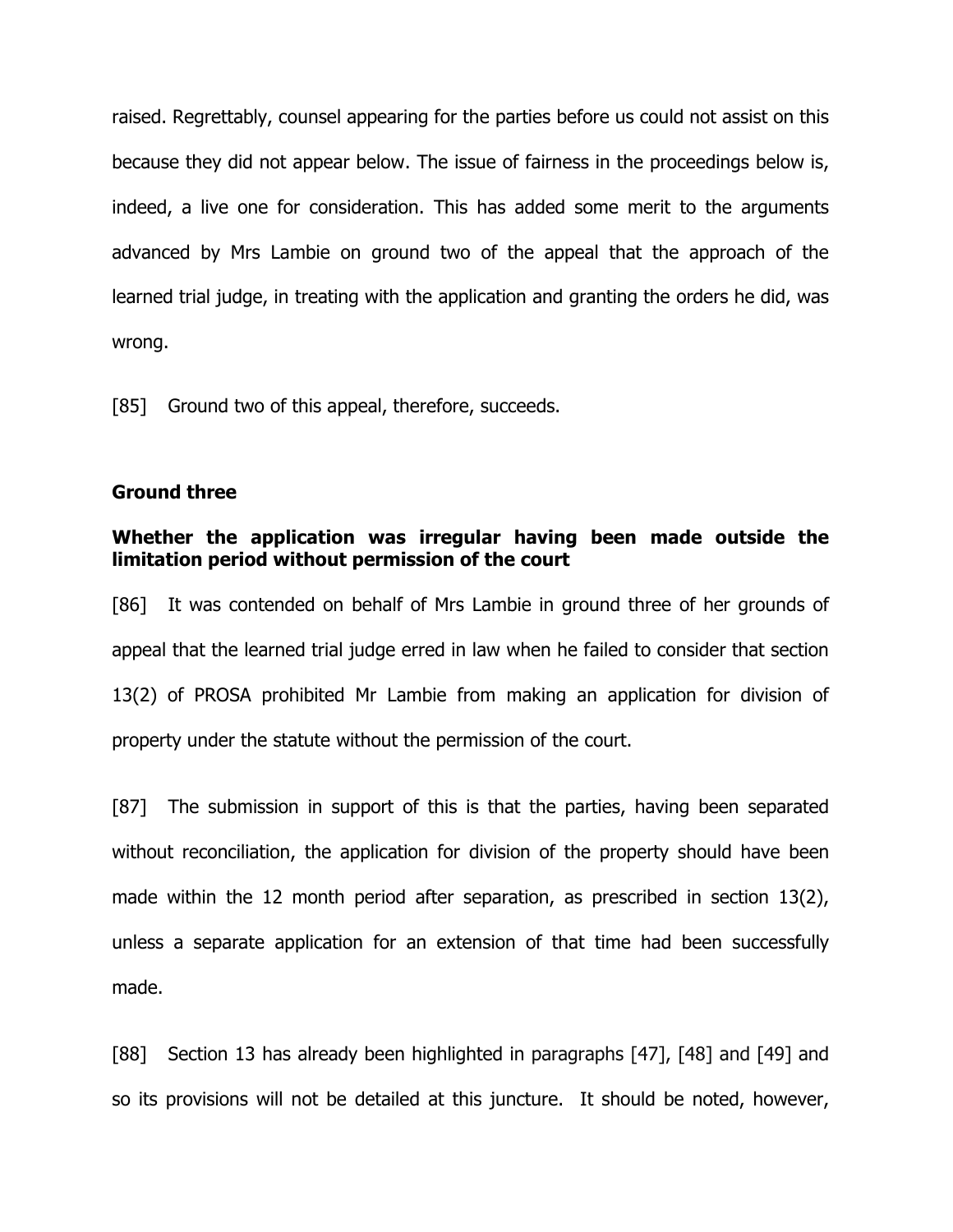that apart from section 13, section 11 also empowers spouses to approach the court to settle property disputes between them. Section 11, however, applies specifically to spouses in a subsisting marriage at the time of the application. It does not expressly make provision for spouses who have separated without likelihood of reconciliation to apply to the court for division of their property as set out under section 13.

[89] The Act provides that on applications made pursuant to section 11(1), the court may make such orders as it sees fit including an order for sale of the property. Pursuant to section 11(3), the court is further empowered to deal with questions that arise between the spouses in relation to property no longer in the possession or under the control of one of them. The court is empowered to make such orders on an application under that subsection as contained in section 11(4) and (5). Section 11 reflects, to an appreciable extent, the former provisions of sections 16 and 17 of the Married Women's Property Act. Section 11 is, however, not expressly made subject to sections 6, 7 and 14 that treat specifically with the division of the family home in applications brought pursuant to section 13(1).

[90] Mr Lambie did not set out, as a ground, the statutory basis on which he was bringing the application. Therefore, no mention was made in the application of sections 11 or 13 and this is unsatisfactory. It would have been far more helpful if he had done so since different considerations apply depending on the section being invoked. The Civil Procedure Rules 2002 (the 'CPR'), provide in rule 11.7(1)(b) that an applicant in seeking an order must state briefly the grounds on which the order is being sought. The word 'grounds' must be taken to mean legal as well as factual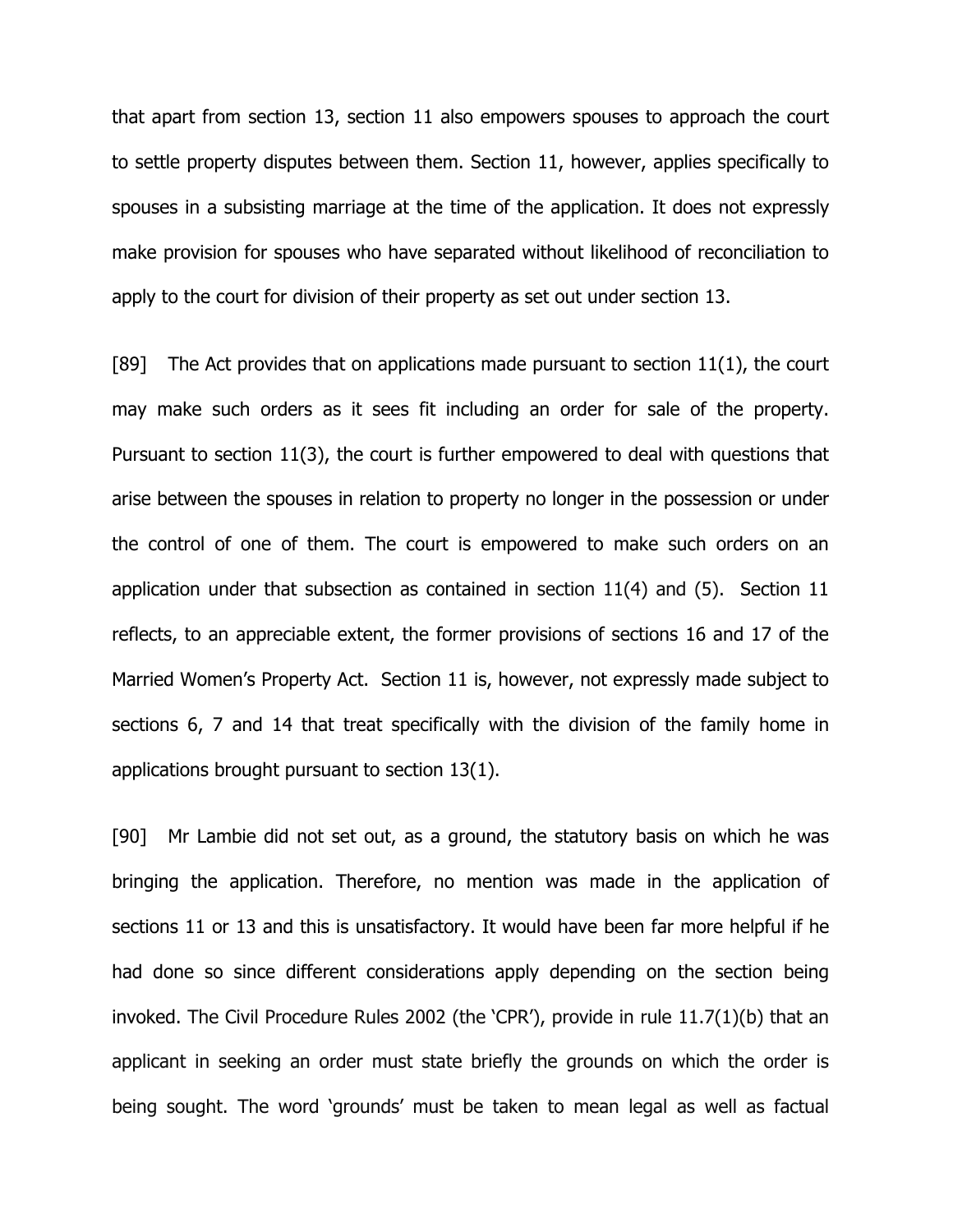grounds. So, if the application for the order is based on a statutory provision or a rule, then the relevant provision or rule being relied on should be stated (similarly, see rule 8.8(b) and (c) as it pertains to a claim by way of fixed date claim form).

[91] It is, evident, that in seeking a declaration that Farringdon was the family home, Mr Lambie was of the view that he was entitled to half share in keeping with section 6(1). His ground for bringing the application was that they were separated. All this would suggest, on an objective evaluation, is that he was proceeding on the basis of his entitlement to apply under section 13(1). That section, specifically, makes provision for a spouse in the position that Mr Lambie was in to apply for division of property.

[92] The learned trial judge has not disclosed in his judgment the specific statutory provisions he had applied in treating with the application under PROSA in the absence of any being disclosed on the application. It is evident, however, that like Mr Lambie, he treated with the application as one made pursuant to section 13 because he clearly divided the property in accordance with sections 6 and 14 on the basis that it was the family home.

[93] The significant thing to note, however, in relation to all this, is that Mr Lambie had made his application four years after the separation. That fact, in and of itself, would have given rise to a preliminary issue for resolution as to the jurisdiction of the learned trial judge to treat with the application under section 13. This would have been so because of the time restriction imposed on the bringing of applications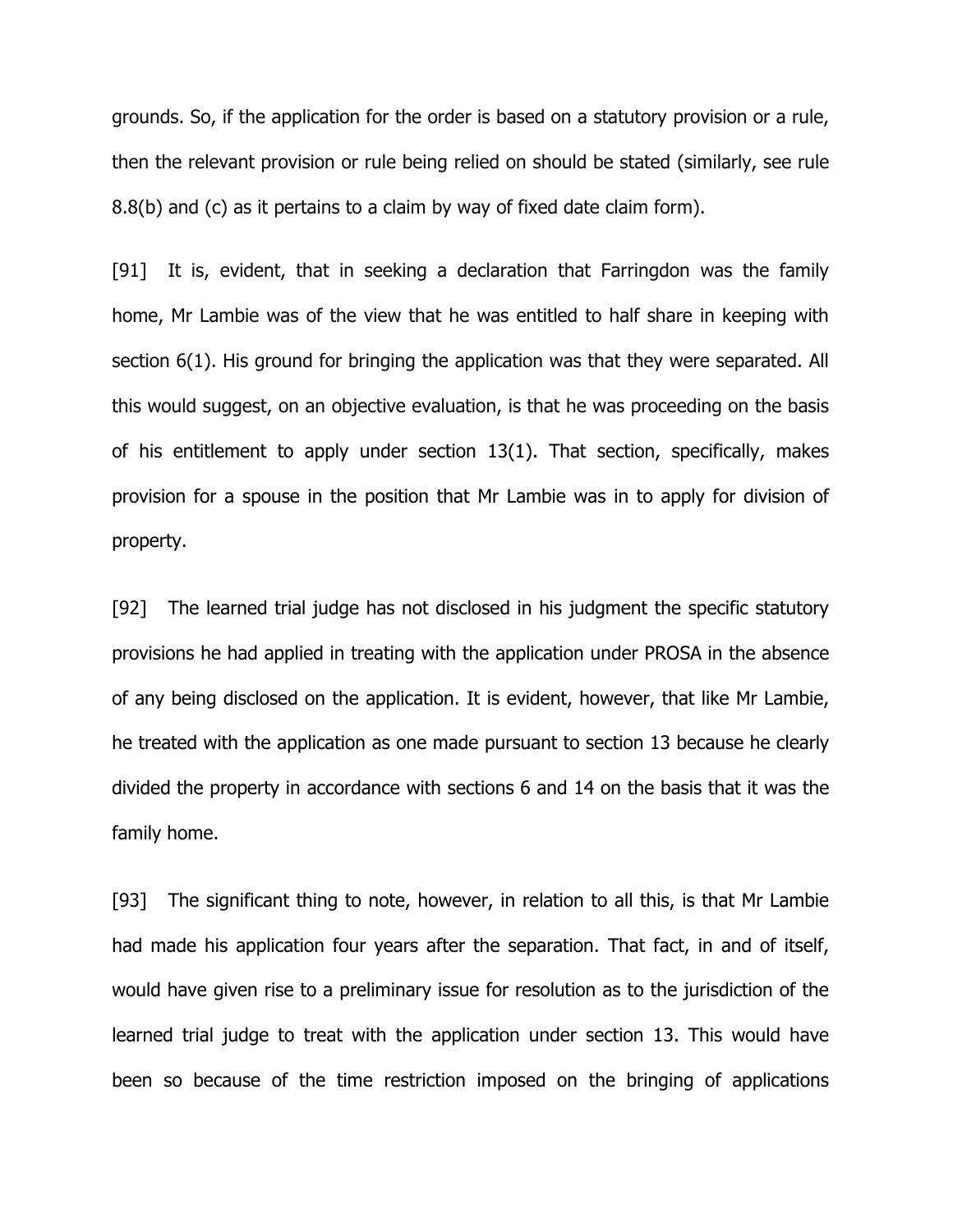pursuant to section 13(1). So, unless the permission of the court was granted, extending time beyond the 12 month period (section 13(2)), then the application would have been statute-barred under section 13.

[94] The flaw in the learned trial judge's approach was that he did not first determine whether he had the jurisdiction to treat with the application within section 13 and the other related provisions. The learned trial judge identified the issues he had to determine in this way:

> "[t]he important questions are whether or not the property was the family home and what, if any contribution did Mr Lambie make to the construction of the house."

[95] Once it is accepted that the parties were separated without the likelihood of reconciliation at the time of the application, which was, in my view, the situation from all indications, and that the separation was in 2003 (or even as late as 2005), the application would have been statute–barred on that basis. Mr Lambie having made no application for extension of time and no extension of time having been granted, it means, then, that the application did not fall to be considered by the learned trial judge under section 13. The learned trial judge, therefore, fell in error in treating with the application and proceeding to apply the equal share rule before first determining his jurisdiction to do so.

[96] I find that there is merit in Mrs Lambie's complaint that without an extension of time having been granted for the application to be brought outside the 12 month limitation period, the application was out of time under section 13 when it was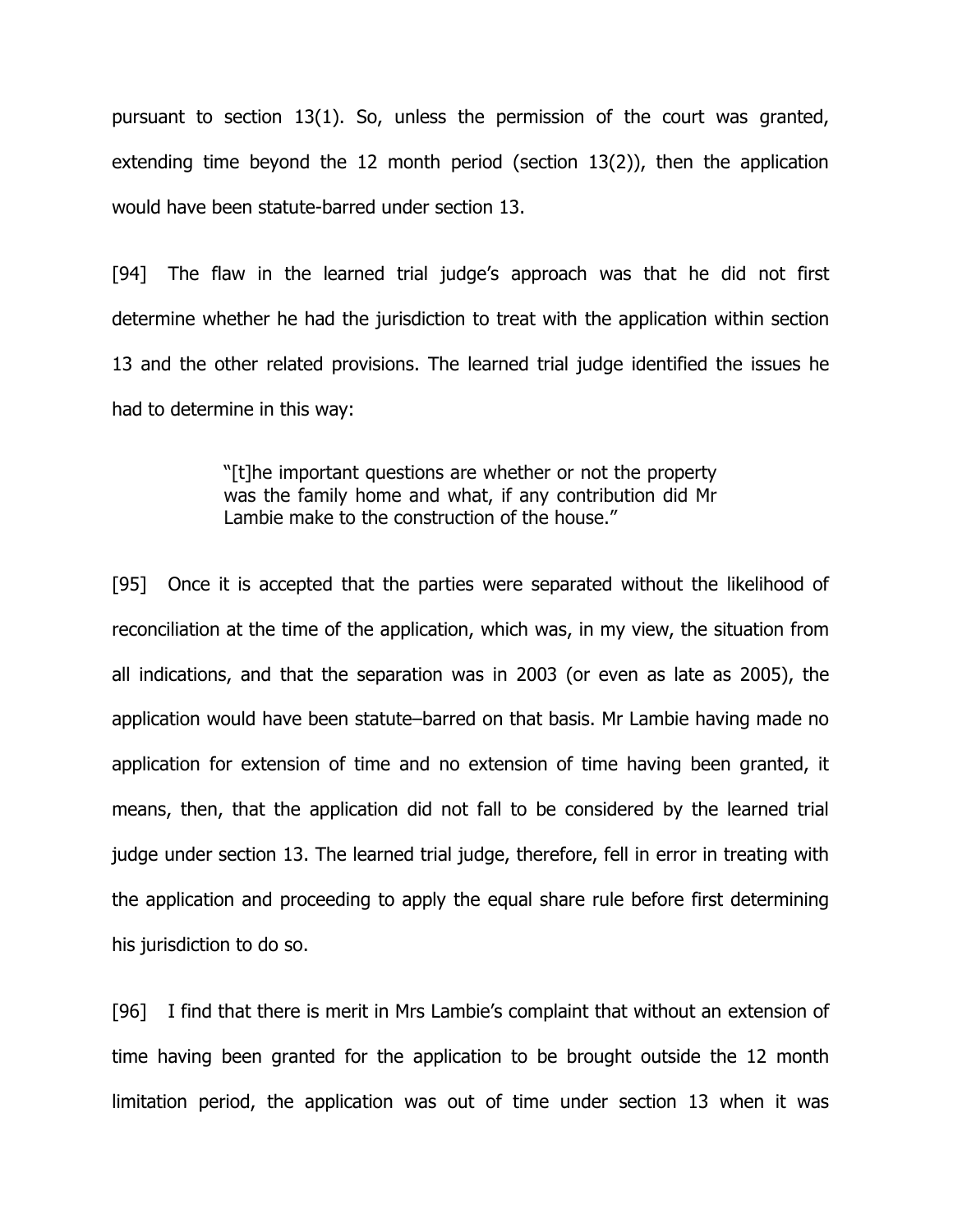considered by the learned trial judge. As such, the application was irregular then and it remains irregular in the absence of permission granted for extension of time. Such an application for extension of time, if it were to be made at this point in the history of the proceedings, would, no doubt, be subjected to its own particular challenges.

[97] Ground three of the appeal, also, succeeds.

[98] Counsel before us have also not explored, in any meaningful way, the issue whether section 11 of PROSA could have been applied although it was raised in passing by counsel for Mrs Lambie. There is nothing to indicate whether or not that point was canvassed before the learned trial judge. Given that the application, as it stands, is out of time as it relates to section 13, then the question whether it could be dealt with under section 11 remains to be explored given that the parties had not yet obtained their divorce at the time the application was made. This is a matter that should have been raised and ventilated in the court below, and is yet to be the subject of determination by that court, as it relates to the fundamental question of jurisdiction to treat with the application under PROSA. There being no substantial argument before us on this issue, and given the course I intend to ultimately propose in disposing of the appeal, I would refrain from stating any view in relation to that question.

### **Conclusion**

[99] It is recognised that many critical and fundamental issues that have arisen for determination in the matter, concerning the applicability of PROSA to Mr Lambie's first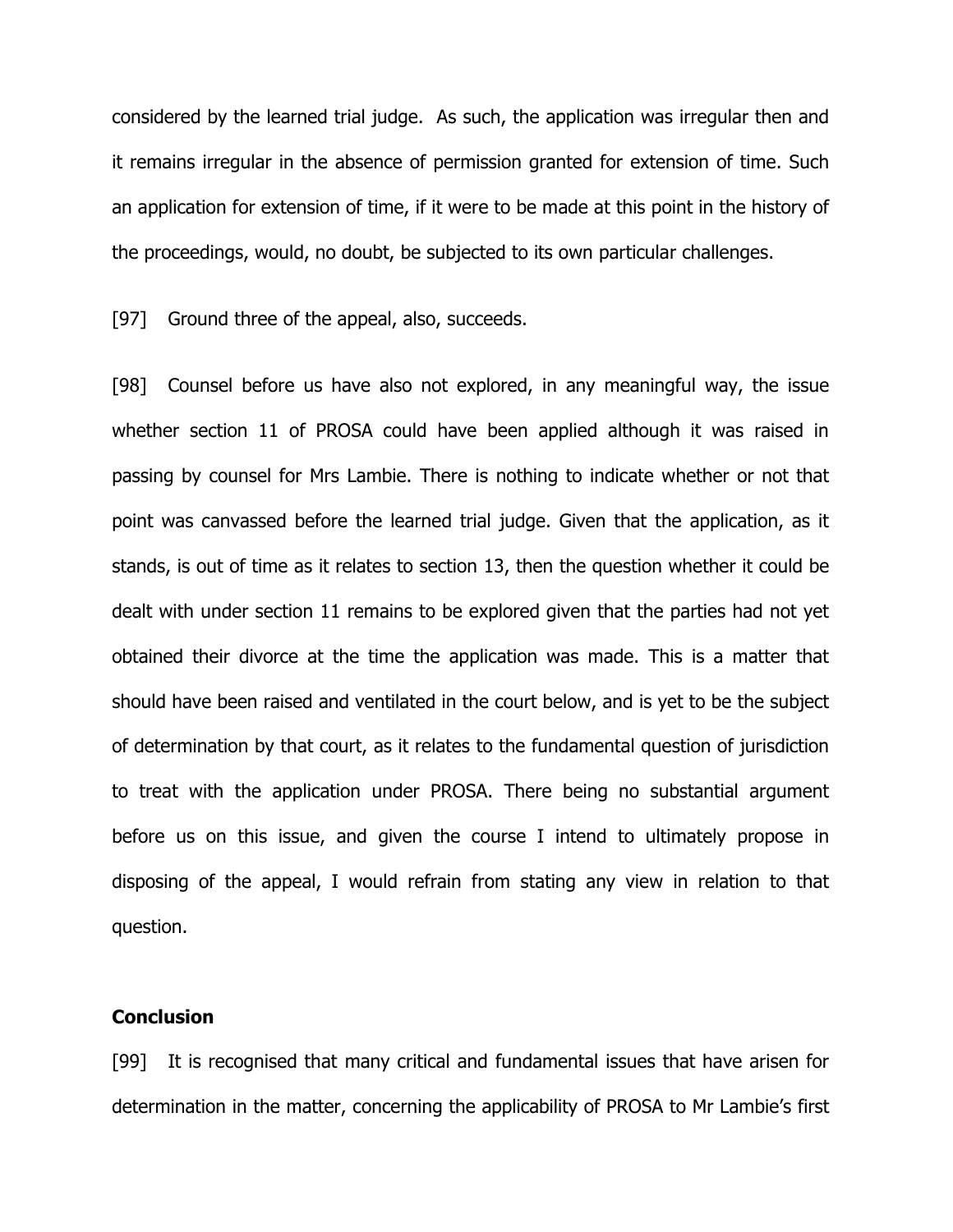application and the jurisdiction of the learned judge to treat with the application within its provisions, were not fully ventilated and determined in the court below. These issues of law relate primarily to the following matters:

- (a) the jurisdiction of the learned trial judge to deal with the application within the provisions of PROSA;
- (b) whether Farringdon was the family home in the full legal sense of the concept;
- (c) whether the transfer to Mr Harris should be set aside and the basis for doing so or not doing so, as the case may be; and
- (d) the principles governing the retrospective application of section 8(3) of PROSA.

[100] It is also noted that because the learned trial judge rested his decision on PROSA and because he viewed the applications as being in the alternative, he would not have seen it fit to consider the application of Mr Lambie that was brought under equity. That is understandable. However, if a conclusion were arrived at that Mr Lambie did not succeed on the first application on the basis of PROSA, he would have had a right to have his claim of the existence of a trust in his favour determined by the learned trial judge. It follows, therefore, that it would be unjust not to allow his estate the opportunity to have his claim to a share in Farringdon, be it on the basis of PROSA or in equity, finally and fairly determined.

[101] Also, and more importantly, it is my humble view that given the issues raised for determination before the learned trial judge, and given the orders sought by Mr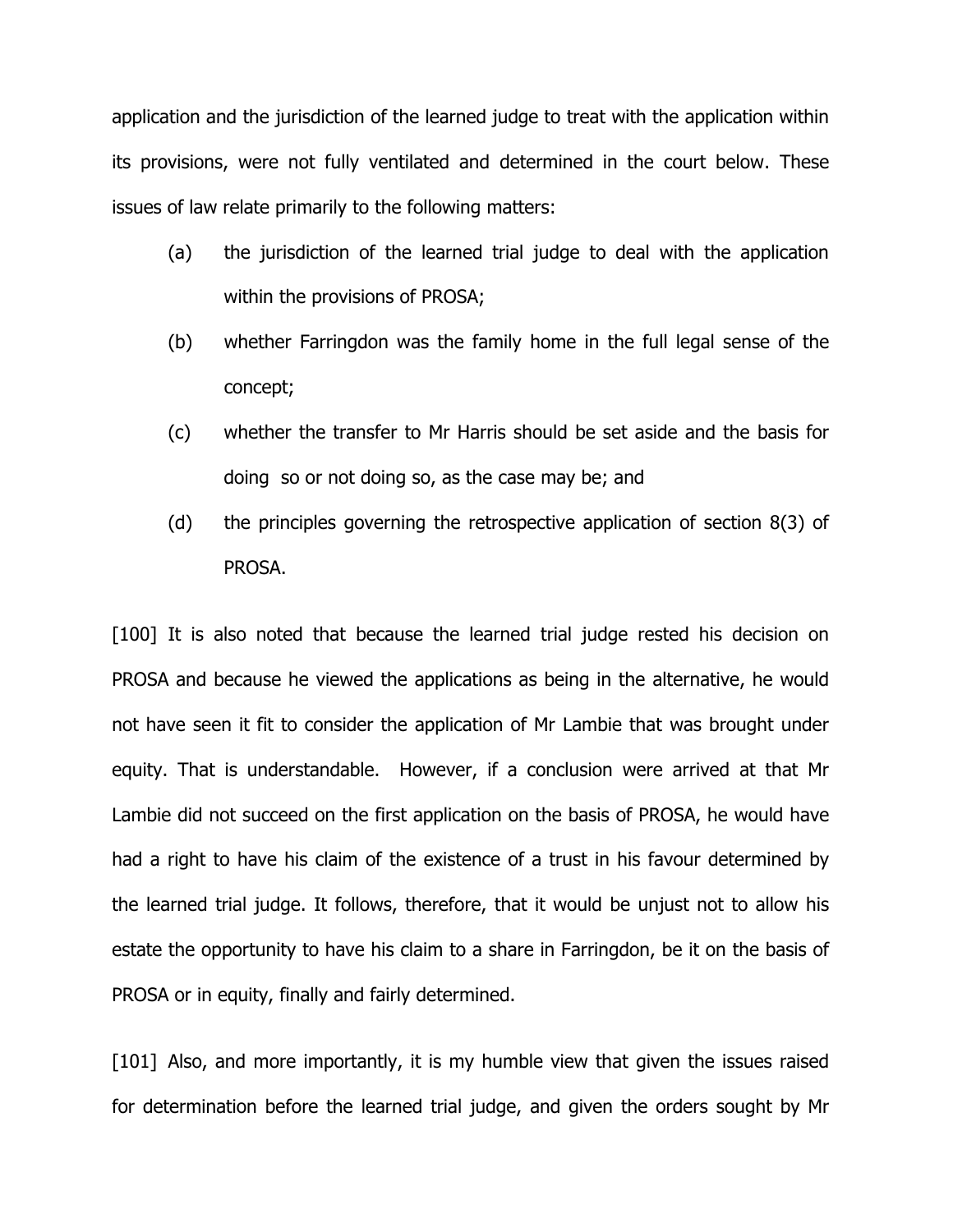Lambie on both applications, it was necessary and just that Mr Harris be joined as a party to the proceedings.

[102] This court would not be in a position to fairly determine all the matters in dispute between the parties in the absence of Mr Harris and in light of the failure of the judge to resolve some material issues of fact and law. It is my view that in the interests of fairness and justice, a re-hearing before another judge of the Supreme Court, with Mr Harris added to both applications as a respondent, is warranted. It is for that reason, that I have seen it prudent to refrain from expressing any view on any question of law and/or fact that remains unresolved and which should have been determined in the court below.

[103] The instructive dicta of their Lordships in **Chin v Chin,** as expressed by Lord Scott of Foscote, have informed the view that a re-hearing seems appropriate given all the unresolved issues that have emerged in the proceedings. Their Lordships opined at paragraphs [14] and [15]:

- "14. …The normal and proper function of an appellate court is that of review. An appellate court can, within well- recognised parameters, correct factual findings made below. But where the necessary factual findings have not been made below and the material on which to make those findings is absent, an appellate court ought not, except perhaps with the consent of the parties, itself embark on the fact finding exercise. It should remit the case for a re-hearing below.
- 15. In their Lordships' opinion, that is what the Court of Appeal should have done in the present case. It is unfortunately true that none of the counsel in the case asked for that to be done. Nonetheless, their silence cannot, their Lordships think, be taken to signify consent to the Court of Appeal embarking on an irregular course."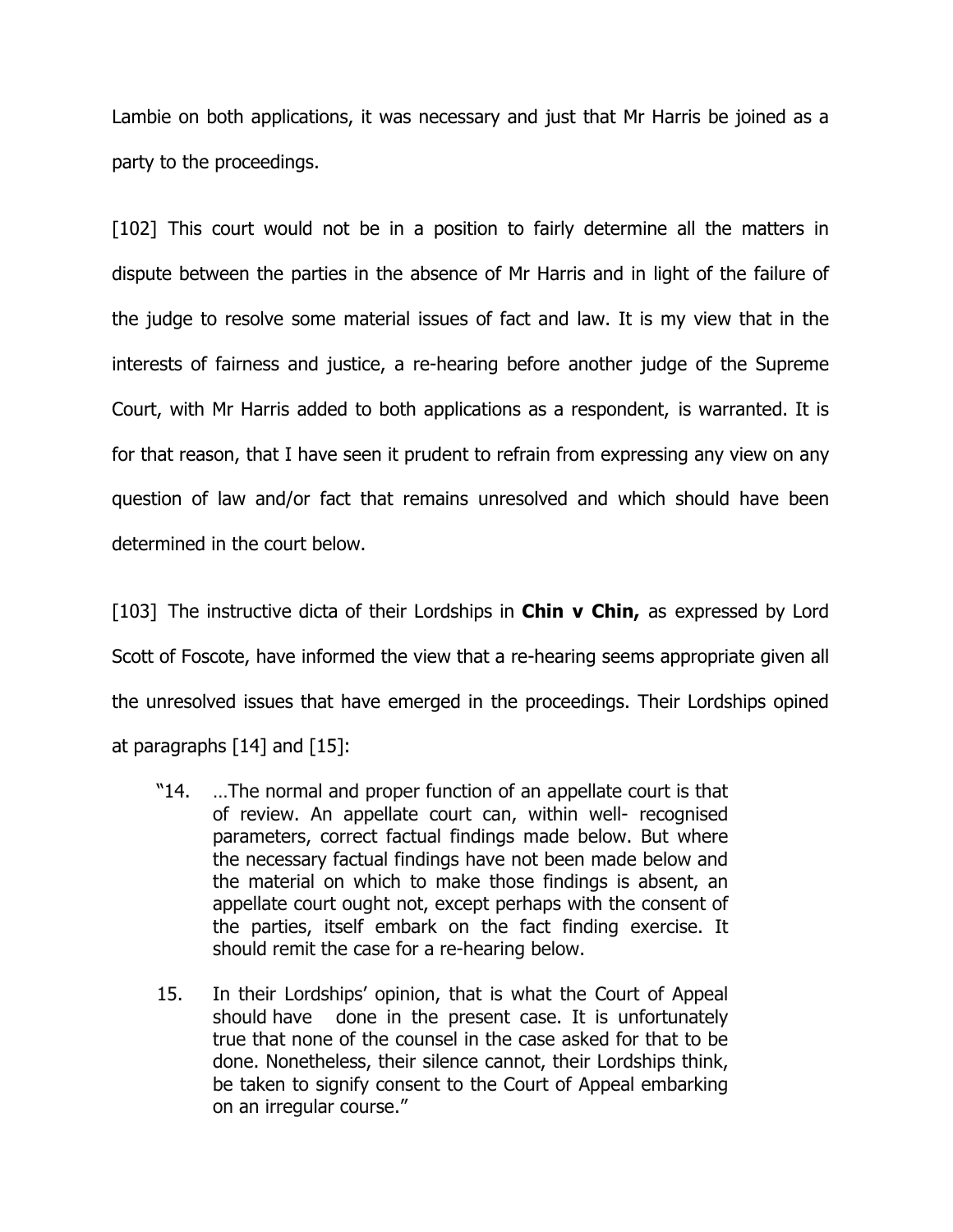#### Disposal

[104] The learned trial judge, having omitted to resolve some material facts and to apply the relevant principles of law in treating with those facts on the application before him, fell into error in coming to his findings of law that Farringdon was the family home; that the provisions of PROSA have empowered him to divide Farringdon equally between Mr and Mrs Lambie; and that the 1997 registered transfer of an interest in the property to Mr Harris should be set aside pursuant to section 8(3) of PROSA.

[105] Accordingly, I would allow the appeal and set aside the orders made on Mr Lambie's notice of application for court orders dated 11 May 2007.

[106] In my view, the matter should be remitted for a re-hearing before another judge of the Supreme Court. Mr Harris, as a registered proprietor of Farringdon, should be joined as a respondent to both applications and should be served with the notices of application, all affidavits and all other relevant supporting documents, including the judgment of this court, so that all matters in dispute between the parties can be finally determined.

[107] Mr Harris should be given an opportunity to file his response (be it by way of affidavit evidence, submissions or both) and the original parties, that is Mrs Lambie and Mr Lambie's personal representatives, should be at liberty to respond to any evidence adduced by him. Consideration should be given to cross-examination of the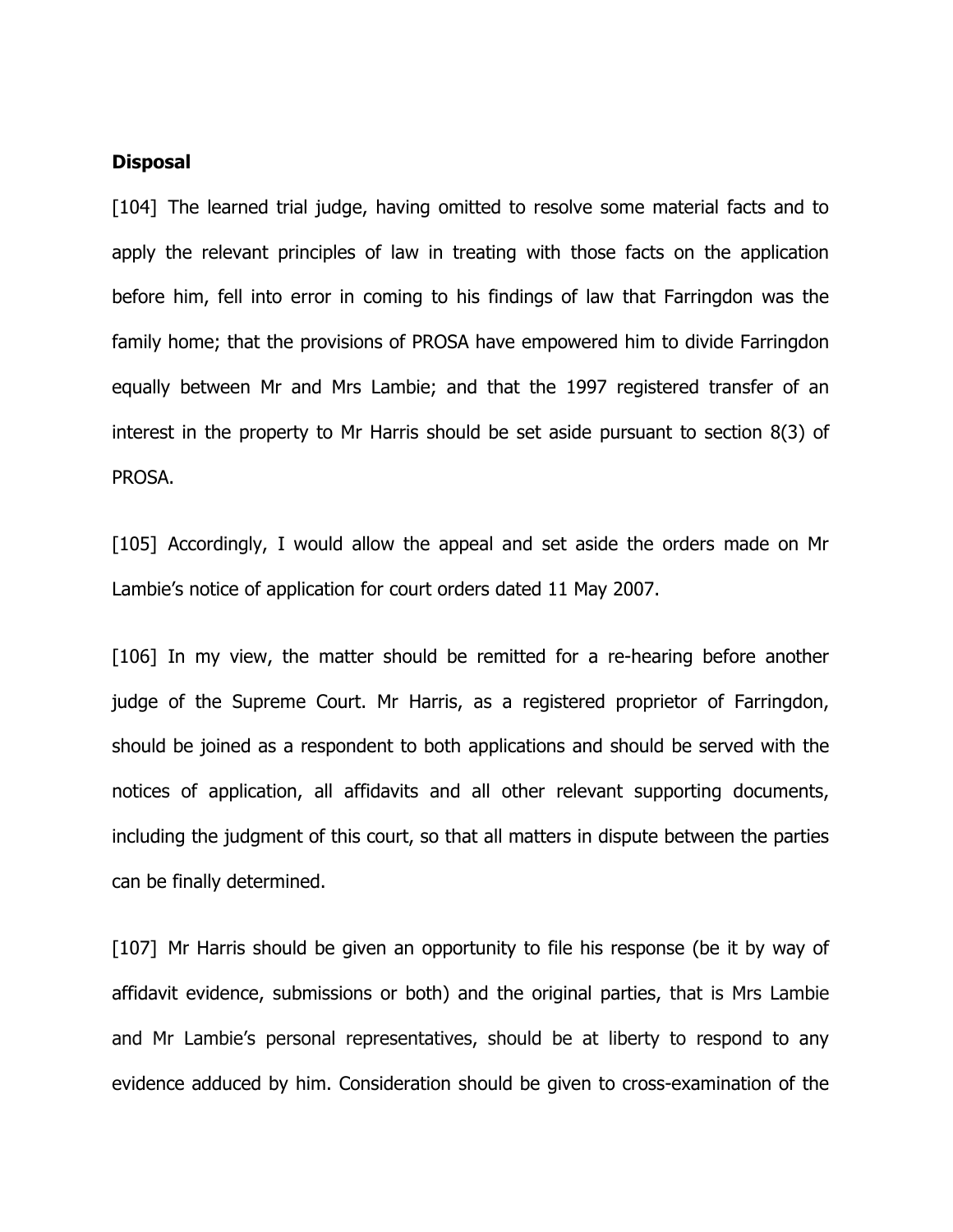affiants although it is recognised that Mr Lambie is no longer available for crossexamination. This issue could be addressed at a case management conference in the court below following the service of processes on Mr Harris, if the parties consider it necessary to do so. This would better facilitate the making of the necessary orders for a fair disposal of the matter at the re-hearing.

[108] The parties should also be at liberty to make any and such applications as they see fit or consider necessary for the disposal of the applications for consideration by the judge at the case management conference.

[109] I would propose that all the matters discussed above be reflected in the terms of the orders to be made by this court.

### PHILLIPS JA

## ORDER

- (1) The appeal against the orders of the Supreme Court made on 12 August 2008 is allowed and the orders are set aside.
- (2) The matter is remitted for a re-hearing before a different judge of the Supreme Court.
- (3) Mr (Norson Othneil) Harris is hereby joined as  $2<sup>nd</sup>$  respondent to the applications filed by Mr Lambie.